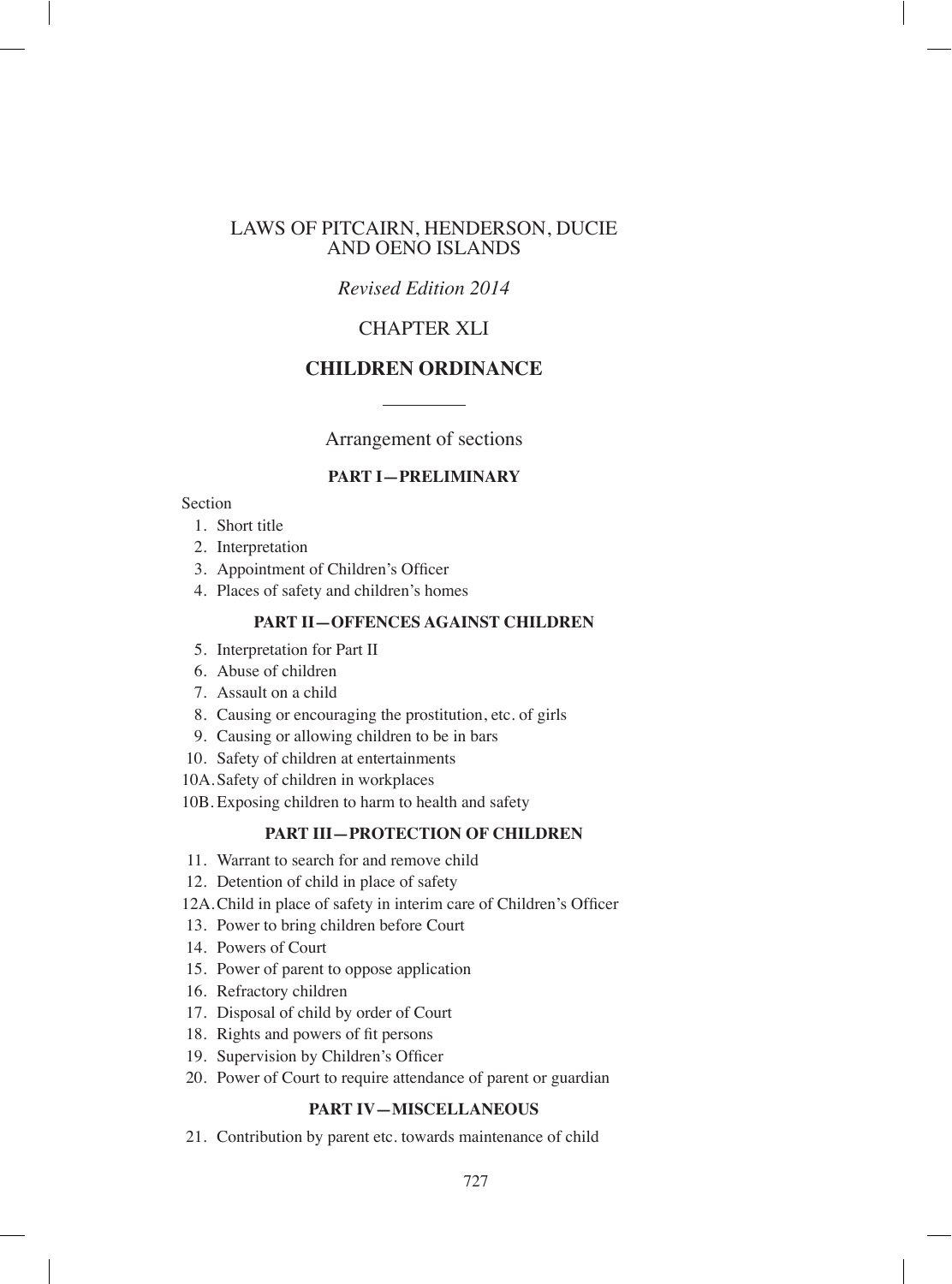- 22. Escapes from children's home and fit persons
- 23. Governor may withhold passport where arrangements for care and maintenance of child inadequate
- 24. General penalty
- 25. Enforcement of recognizance
- 26. Rules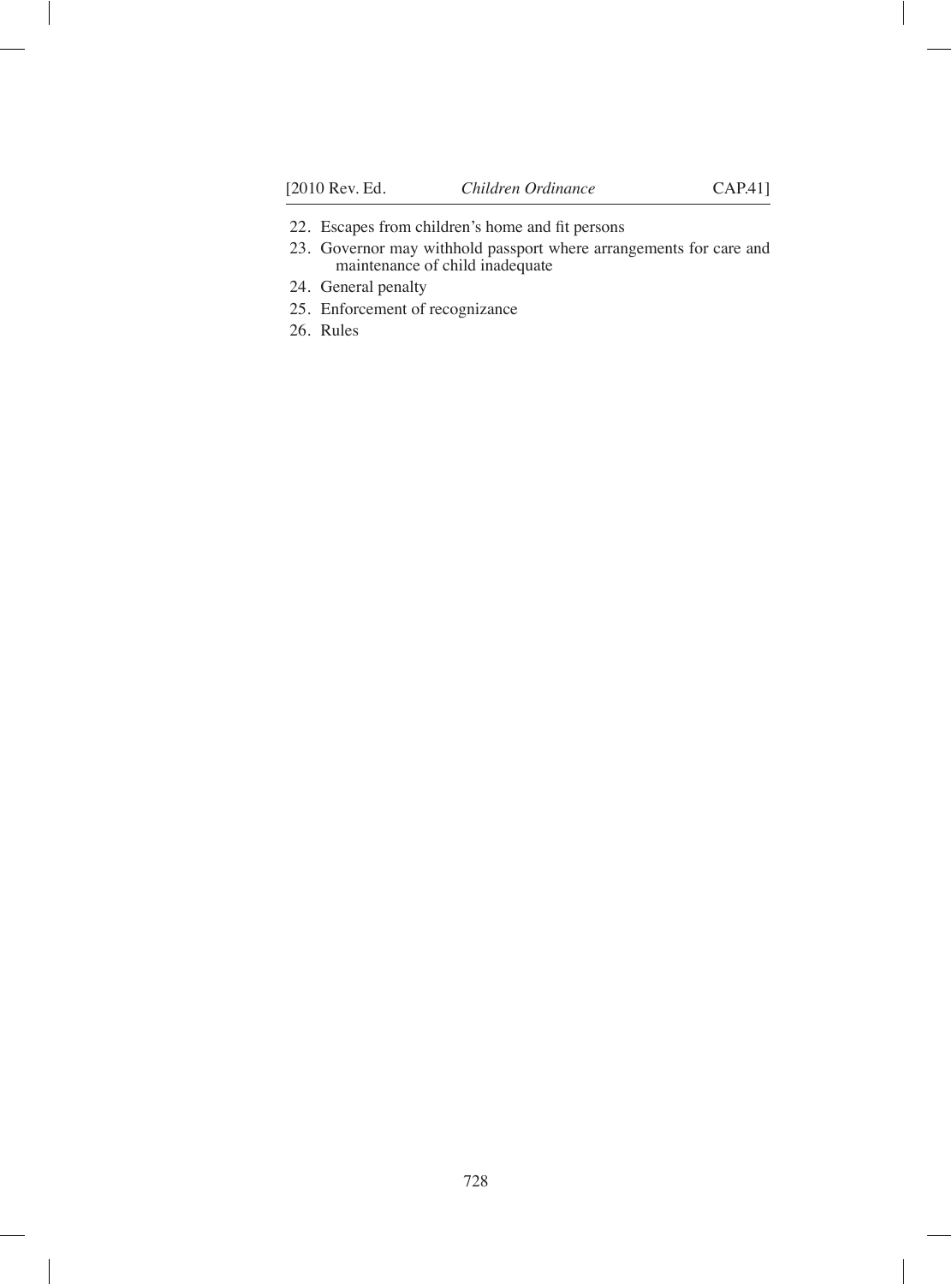## **CHILDREN ORDINANCE**

An ordinance to provide for the care and protection of children

[10 July 2003]

## **PART I—PRELIMINARY**

**1.** This ordinance may be cited as the Children Ordinance.

**2.**—(1) In this ordinance, unless the context otherwise requires—

**child** means a person under the age of [18] years;

**guardian**, in relation to a child, includes any person who, in the opinion of the Court having cognizance of any case in relation to the child or in which the Interpretation child is concerned, has the indefinite charge of or control over the child;

**intoxicating liquor** means any liquor within the meaning of the [Sale and Use of Liquor Ordinance].

**(Amended by Ordinance No. 7 of 2009)**

### **(Amended by Ordinance No. 3 of 2014)**

(2) For the purposes of this ordinance any child—

- (a) who, having no parent or guardian, or having a parent or guardian unfit to exercise care and guardianship or not exercising proper care and guardianship, is either falling into bad associations or is exposed to moral danger or beyond control; or
- (b) in respect of whom any offence mentioned in the Schedule to this ordinance has been committed or attempted to be committed; or
- (c) who is a member of the same household as a child in respect of whom such an offence has been committed; or
- (d) who is a member of the same household as a person who has been convicted of such an offence in respect of a child,

[may thereby be considered] to be in need of care or protection; and the fact the a child is found destitute or is found wandering without any settled place of abode and without visible means of subsistence or is found begging or loitering for the purpose of begging shall, without prejudice to the generality of the provisions of paragraph (a) of this subsection, be evidence that he or she is exposed to moral danger.

## **(Amended by Ordinance No. 1 of 2006)**

3. The Governor may appoint a fit and proper person Appointment of Children's Officer resident in the Islands to be the Children's Officer for the purposes of this ordinance.

Ordinances No. 9 of 2003 No. 7 of 2009 No. 2 of 2014 No. 3 of 2014

Short title

Cap.26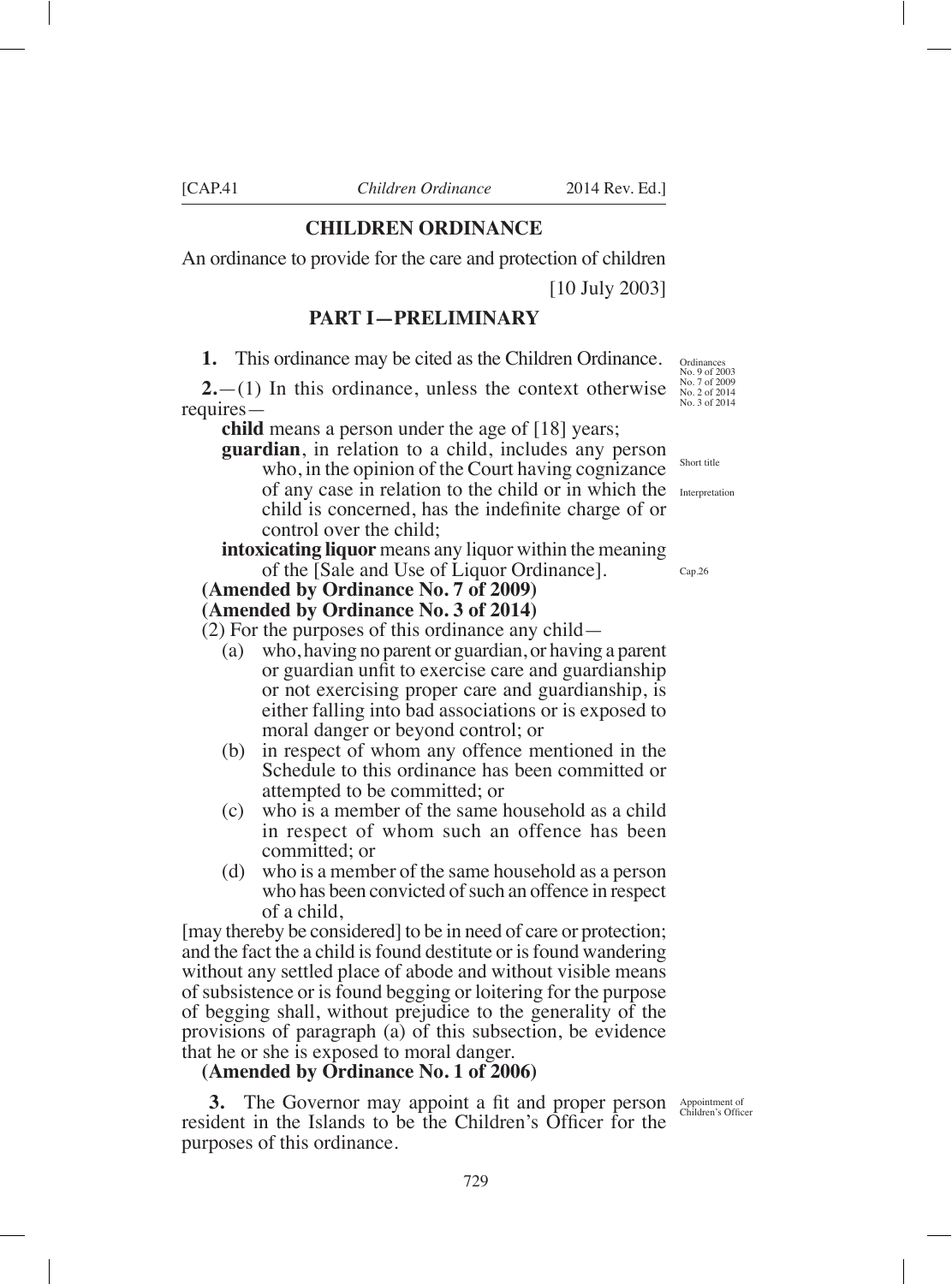Places of safety and children's homes

- **4.** The Governor may—
	- (a) designate places of safety;
	- (b) establish a children's home,

for the reception of children in need of care or protection.

### **PART II—OFFENCES AGAINST CHILDREN**

Interpretation for Part II

- **5.** For the purposes of this Part of this ordinance—
	- (a) any person who is the parent or legal guardian of a child or who is legally liable to maintain the child shall be presumed to have the custody of him or her and [a parent] shall not be deemed to have ceased to have the custody of the child by reason only that he [or she] has deserted or otherwise does not reside with the child:

### **(Amended by Ordinance No. 2 of 2014)**

- (b) any person to whose charge a child is committed by any person who has the custody of him or her shall be presumed to have charge of that child;
- (c) any other person having actual possession or control of a child shall, in the absence of proof to the contrary, be presumed to have the care of him or her.

**6.**—(1) Every person who, having attained the age of seventeen years and having the custody, charge or care of any child wilfully abuses, ill-treats, neglects, abandons or exposes such child or causes or procures him or her to be abused, illtreated, neglected, abandoned or exposed in a manner likely to cause that child suffering or injury to physical or emotional health (including any psychological or psychiatric disorder) shall be guilty of an offence and shall be liable—

- (a) on conviction on information before the Supreme Court to a fine not exceeding \$1000 or to imprisonment for any term not exceeding five years or to both such fine and imprisonment.
- (b) on conviction before the Magistrate's Court in its summary jurisdiction, to a fine not exceeding  $$250$ or to imprisonment for any term not exceeding two years or to both such fine and imprisonment.
- (2) For the purposes of this section—
	- (a) the parent or other person legally liable to maintain a child shall be deemed to have neglected him or her in a manner likely to cause injury to his or her health if, being able to do so, such parent or other person fails to provide adequate food, clothing, rest, medical aid or lodging for him or her;
	- (b) where it is proved that the death of an infant under four years of age was caused by suffocation (not

Abuse of children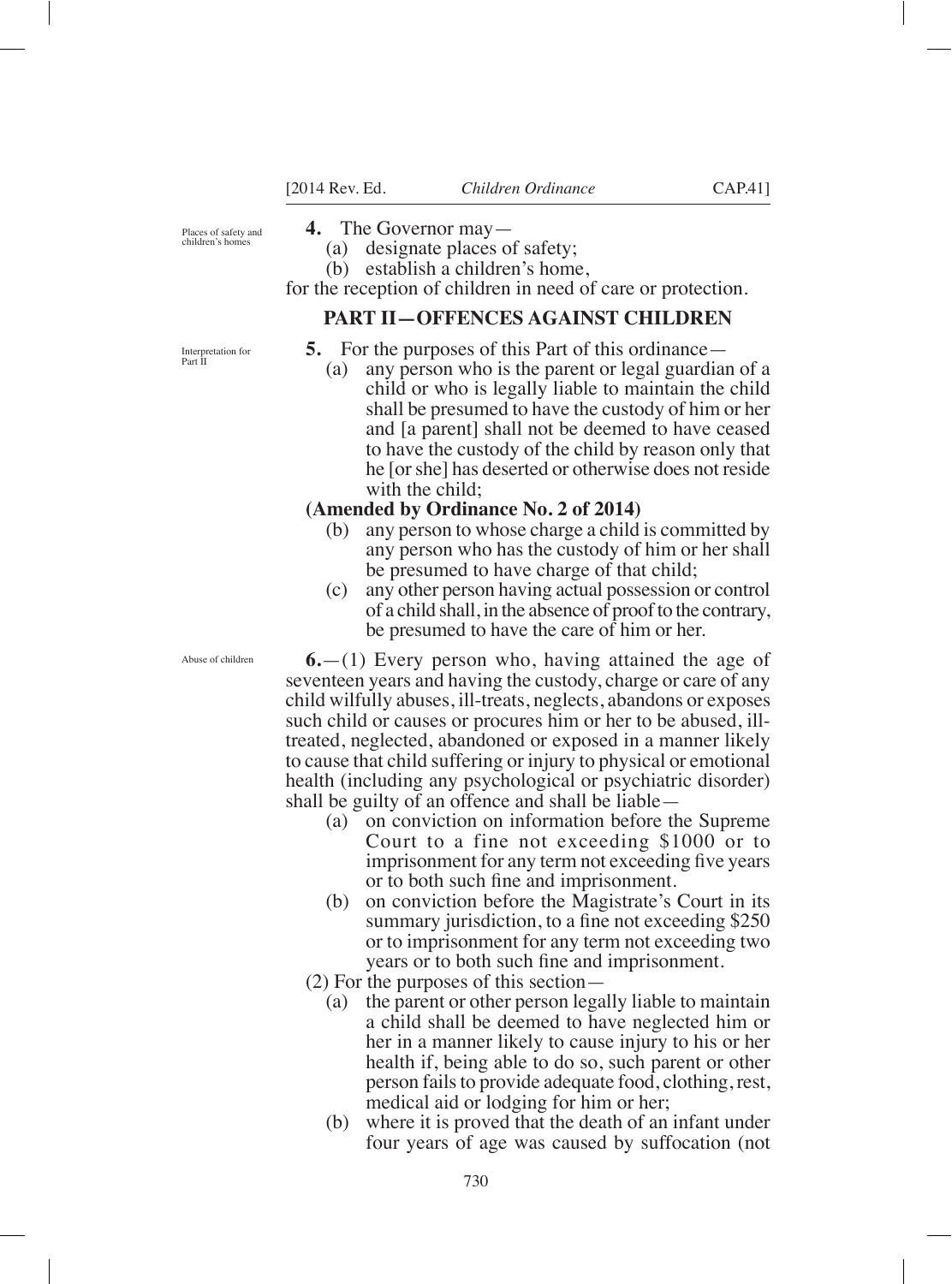being suffocation caused by disease or the presence of any foreign body in the throat or air passages of the infant) while the infant was in bed with some other person who has attained the age of seventeen years and was at the time of going to bed under the influence of intoxicating liquor or any drug, then that other person shall be deemed to have neglected that infant in a manner likely to cause injury to the child's health;

- (c) any person having attained the age of seventeen years who gives or causes to be given, or sells or causes to be sold to any child under the age of twelve years, any intoxicating liquor except upon the order of a duly qualified medical practitioner or, in case of sickness, apprehended sickness, or other urgent cause, shall be deemed to have ill-treated that child in a manner likely to cause injury to the child's health:
- (d) any person, having attained the age of seventeen years and having the custody, charge or care of any child under the age of seven years, who allows that child to be in any place containing any substance, appliance, tool, firearm, cutting instrument, poison, explosive or other dangerous article whatever, not sufficiently protected to guard against the risk of that child being injured, without exercising reasonable supervision against the risk, and by reason thereof that child is killed or suffers serious injury, shall be deemed to have neglected that child in a manner likely to cause injury to that child's health:

Provided that neither this paragraph, nor any proceedings taken thereunder, shall affect the liability of any person to be charged with manslaughter or any offence against the Offences against the Person Act 1861 of the United Kingdom.

### **(Amended by Ordinance No. 7 of 2009)**

(3) A person may be convicted of an offence under this section—

- (a) notwithstanding that the actual suffering or injury to health or the likelihood of actual suffering or injury to health was obviated by the action of some other person;
- (b) notwithstanding the death of the child in respect of whom the offence is committed.

(4) Upon the trial of any person who has attained the age of seventeen years for infanticide or for the manslaughter of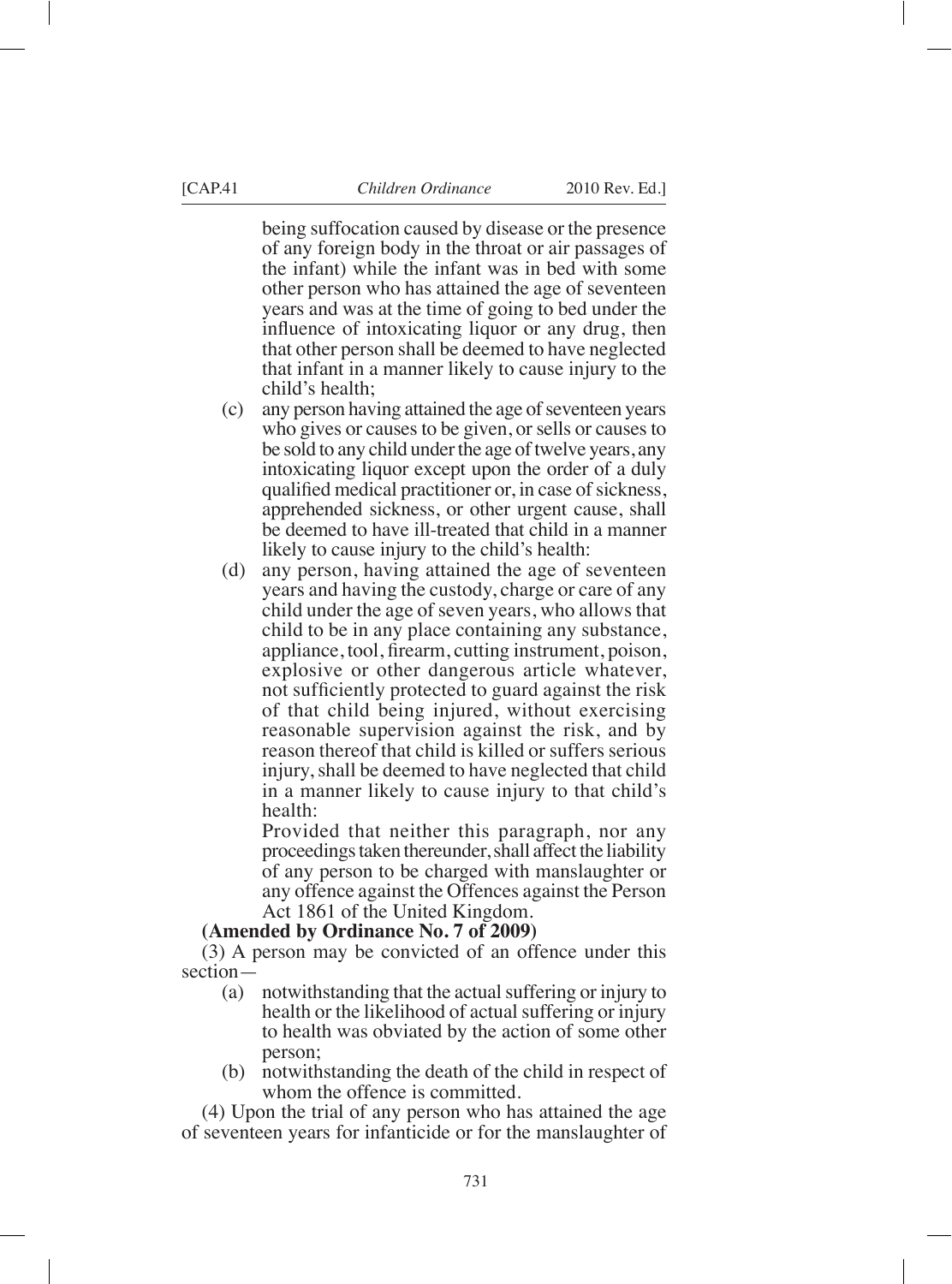a child of whom he or she has the custody, charge or care, it shall be lawful for the Court, if it is satisfied that he or she is guilty of an offence under this section to find him or her guilty of that offence.

Assault on a child

**[7.—**(1) Everyone who assaults any child is liable:

- (a) on conviction on information before the Supreme Court to imprisonment for a term not exceeding 5 vears or to a maximum fine of  $$1000$  or to both: or
- (b) on conviction before the Magistrate's Court in its summary jurisdiction to imprisonment for a term not exceeding 2 years or to a maximum fine of  $$250$  or to both.

(2) The common law rules permitting the use of force for punishment of a child are abolished.]

### **(Repealed and replaced by Ordinance No. 7 of 2009)**

**8.**—(1) Any person who, having the custody, charge or care of a girl under the age of sixteen years, causes or encourages the seduction, unlawful carnal knowledge or prostitution of, or the commission of an indecent assault upon her, shall be guilty of an offence and shall be liable on conviction to imprisonment for any term not exceeding five years.

(2) For the purposes of this section a person shall be deemed to have caused or encouraged the seduction, unlawful carnal knowledge or prostitution of or commission of an indecent assault upon a girl who has been seduced, unlawfully carnally known or indecently assaulted, or who has become a prostitute, if he or she has knowingly allowed her to consort with or enter or continue in the employment of any prostitute or person of known immoral character.

**9.**—(1) The manager or other person in charge of any bar shall not allow any child at any time to be in the bar unless he or she is accompanied and adequately supervised by a person over the age of 18 years.

(2) Any person who acts in contravention of this section commits an offence punishable on summary conviction by a fine not exceeding, in respect of the first offence,  $$25$  and, in respect of any subsequent offence, \$100.

(3) In this section, the expression "bar" means any premises used for the sale and consumption of intoxicating liquor, whether habitually or on a specific occasion and includes any such place on a visiting ship or vessel.

Safety of children at entertainments

Causing or allowing children to be in bars

**10.**—(1) Where there is provided in any building or vessel an entertainment for children, or an entertainment at which the majority of persons attending are children, it shall be the

Causing or encouraging the prostitution, etc. of girls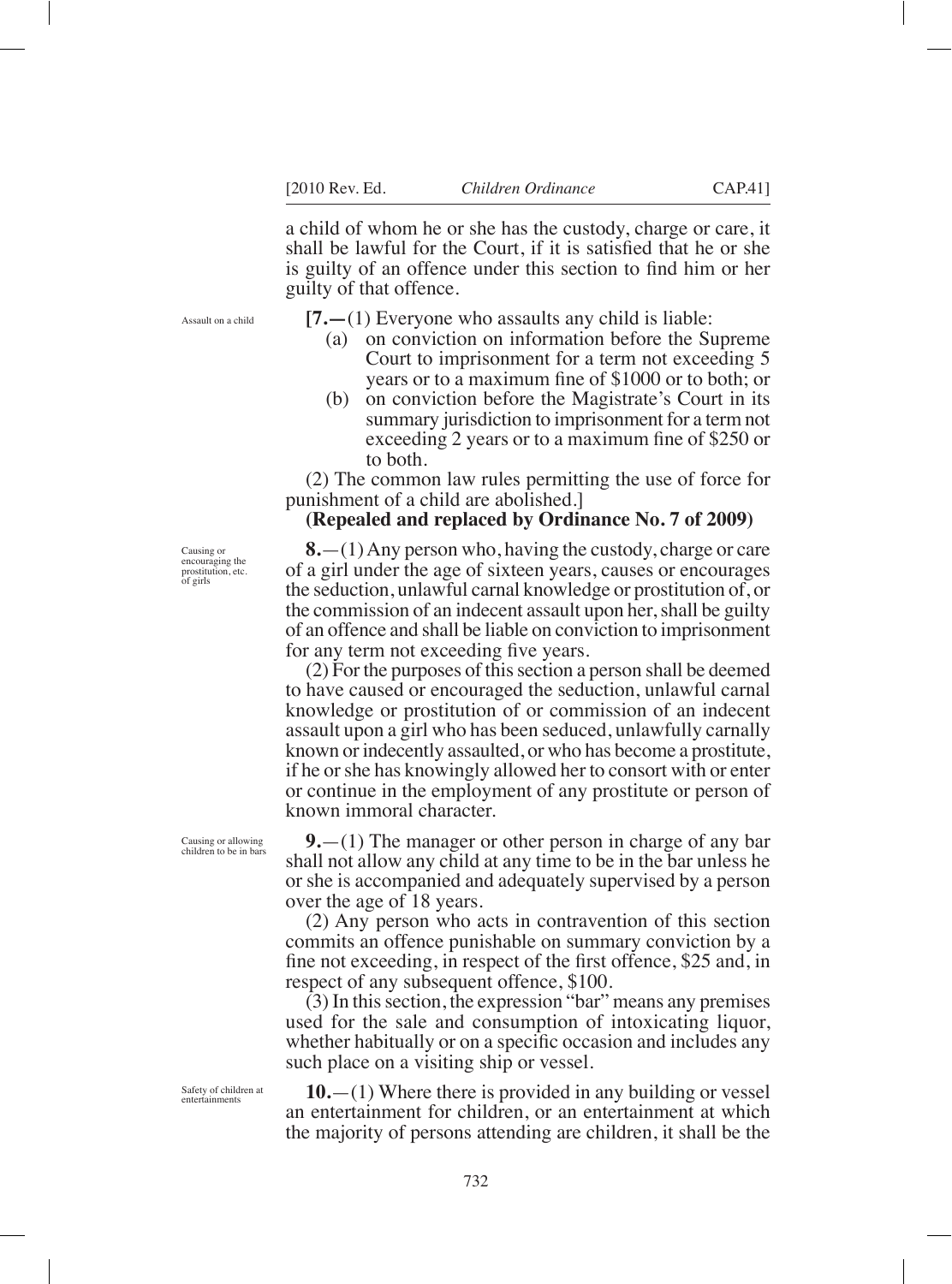duty of the persons providing the entertainment to take all reasonable steps to station wherever necessary a sufficient number of attendants, being not less than eighteen years of age, to prevent more children or other persons being admitted to the building or vessel than the building or vessel can properly accommodate and to control the movement of the children and other persons admitted and to take all other reasonable precautions for the safety of the children.

 $(2)$  Any person failing to fulfil the obligations imposed on him or her by this section shall be guilty of an offence against this ordinance.

 $(3)$  Any police officer who has reason to believe that such an entertainment as aforesaid is being or is about to be provided in any building or vessel may enter therein to ascertain whether the provisions of subsection (1) are being complied with.

**10A.** It shall be the duty of all persons who have responsibility for the operation of workplaces:

- (a) to determine whether the operation of that workplace or the nature of the work involved is likely to harm the health, safety or morals of children, and if so determined to then ensure that no children are in that workplace; and
- (b) to comply with any instructions relating to the safety of a workplace given by or under the hand of a Constable.

**10B.—**(1) A person who has responsibility for a workplace and who allows any child to be in that workplace in Exposing children to health and circumstances where that child is exposed to the risk of harm safetyto his or her health and safety commits an offence punishable by summary conviction and is liable to a maximum fine of \$250 for a first offence and \$500 for any subsequent offence.

(2) In this Ordinance "workplace" means any place in which:

- (a) goods (including food) are manufactured for sale or trade;
- (b) construction of roads, buildings or other structures is being undertaken;
- (c) public work is being carried on under the Local Government Regulations;
- (d) heavy machinery is being used for any purpose—

provided that no part of a private home shall be deemed a workplace on account of subparagraph (a) above unless it is a room or area set aside wholly for the manufacture of goods (including food) for sale or trade.]

**(Inserted by Ordinance No. 7 of 2009)**

Safety of children in workplaces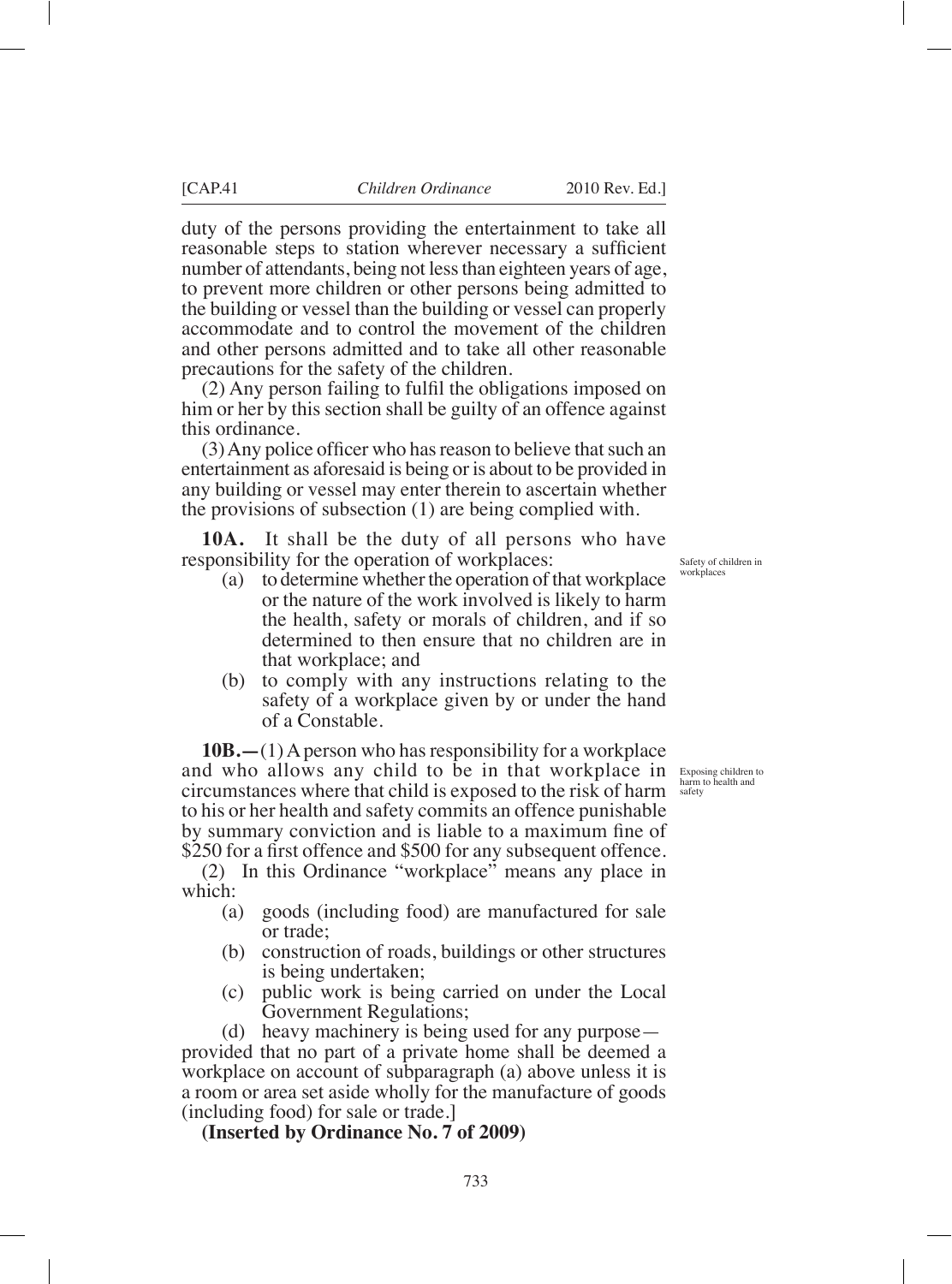### **PART III—PROTECTION OF CHILDREN**

**11.**—(1) If it appears to a Magistrate on a complaint on oath laid by any person who, in the opinion of the magistrate, is acting in the interests of a child that there is reasonable cause to suspect—

Warrant to search for and remove child

- (a) that the child has been or is being abused, assaulted, ill-treated or neglected in a manner likely to cause that child unnecessary suffering; or
- (b) that an offence mentioned in the Schedule to this ordinance has been or is being committed in respect of the child,

the Magistrate may issue a warrant authorising any police officer $-$ 

- (i) to search for the child and, if it is found that the child has been or is being abused, assaulted, ill-treated or neglected in any such manner or that any such offence has been or is being committed in respect of the child to take him or her and detain him or her in a place of safety; or
- (ii) to remove the child with or without search to a place of safety and detain him or her there until the child can be brought before the Magistrate's Court.

(2) A Magistrate issuing a warrant under this section may by the same warrant cause any person accused of any offence in respect of the child to be apprehended and brought before the Magistrate's Court in order that proceedings may be taken against him or her according to law.

 $(3)$  Any police officer authorised by warrant under this section to search for any child or to remove any child with or without search may enter (if need be by force) any house, building, vessel or other place specified in the warrant and may remove him or her therefrom.

 $(4)$  The police officer executing any warrant issued under this section may be accompanied by the person laying the complaint if that person so desires and may also, if the Magistrate by whom the warrant is issued so directs, be accompanied by a duly qualified medical practitioner.

 $12$ .—(1) A police officer may take to a place of safety any child in respect of whom any of the offences mentioned in the Schedule to this ordinance has been, or there is reason to believe has been, committed or who is, in accordance with the provisions of section 13, about to be brought before the Magistrate's Court.

Detention of child in place of safety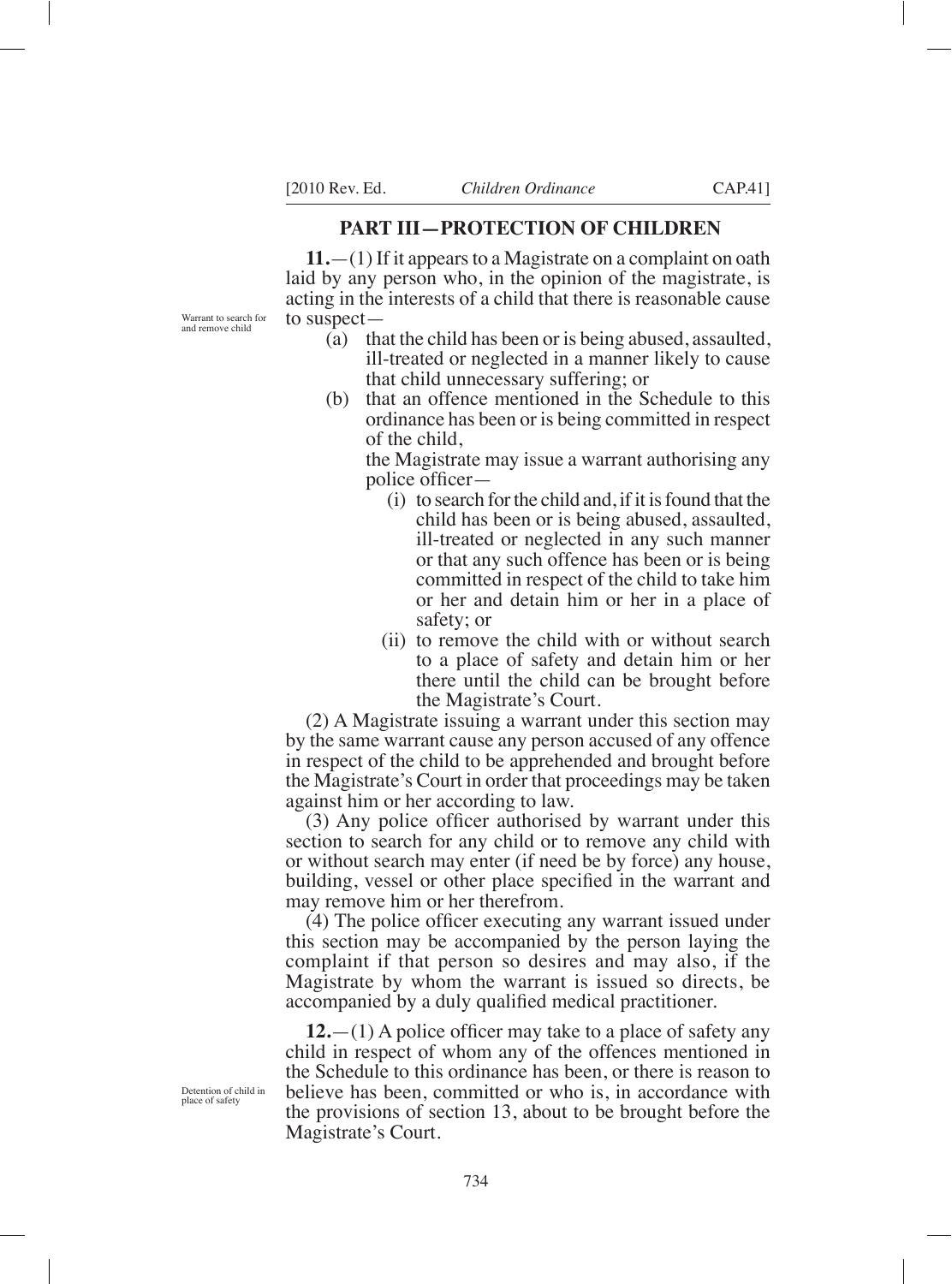(2) Any child taken to a place of safety under this section and also any child who seeks refuge in a place of safety may there be detained until he or she can be brought before the Magistrate's Court and every child so detained shall be brought before the Court at the earliest practicable opportunity.

[**12A.** Every child taken to a place of safety in accordance with any provision of this ordinance shall be deemed to be lawfully in the interim care of the Children's Officer.

### **(Inserted by Ordinance No. 1 of 2006)**

13. The Children's Officer or any police officer may bring before the Magistrate's Court a child in need of care or protection.

**14.**—(1) The Magistrate's Court before which any child is brought under section 13 or before which is brought any child in respect of whom any of the offences mentioned in the Schedule to this ordinance has been committed may, if satisfied Powers of Court that the welfare of the child so requires, make an order—

Child in place of safety in interim care<br>of Children's Officer

Power to bring children before Court

(a)

## **(Revoked by Ordinance No. 1 of 2006)**

- (b) committing him or her to the care of any fit person, whether a relative or not, who is willing to undertake the care of him or her; or
- (c) requiring the parent or guardian to enter into a recognizance to exercise proper care and guardianship; or
- (d) placing him or her, either in addition to or without making, an order under paragraphs (b) or (c) of this subsection under the supervision of the Children's Officer.
- (2) (a) If the Court before which any child is brought is not in a position to decide whether any or what order ought to be made under this section, it may make such interim order as it thinks fit for the child's detention or continued detention in a place of safety or for his or her committal to the care of a fit person, whether a relative or not, who is willing to undertake the care of him or her.
	- (b) Any interim order made under this subsection shall not remain in force for more than thirty days, but at any time within such period the Court may, if it considers it expedient to do so, make a further interim order; so, however, that in no case shall any interim order or orders made under this subsection remain in force for more than sixty days after the date of the first order.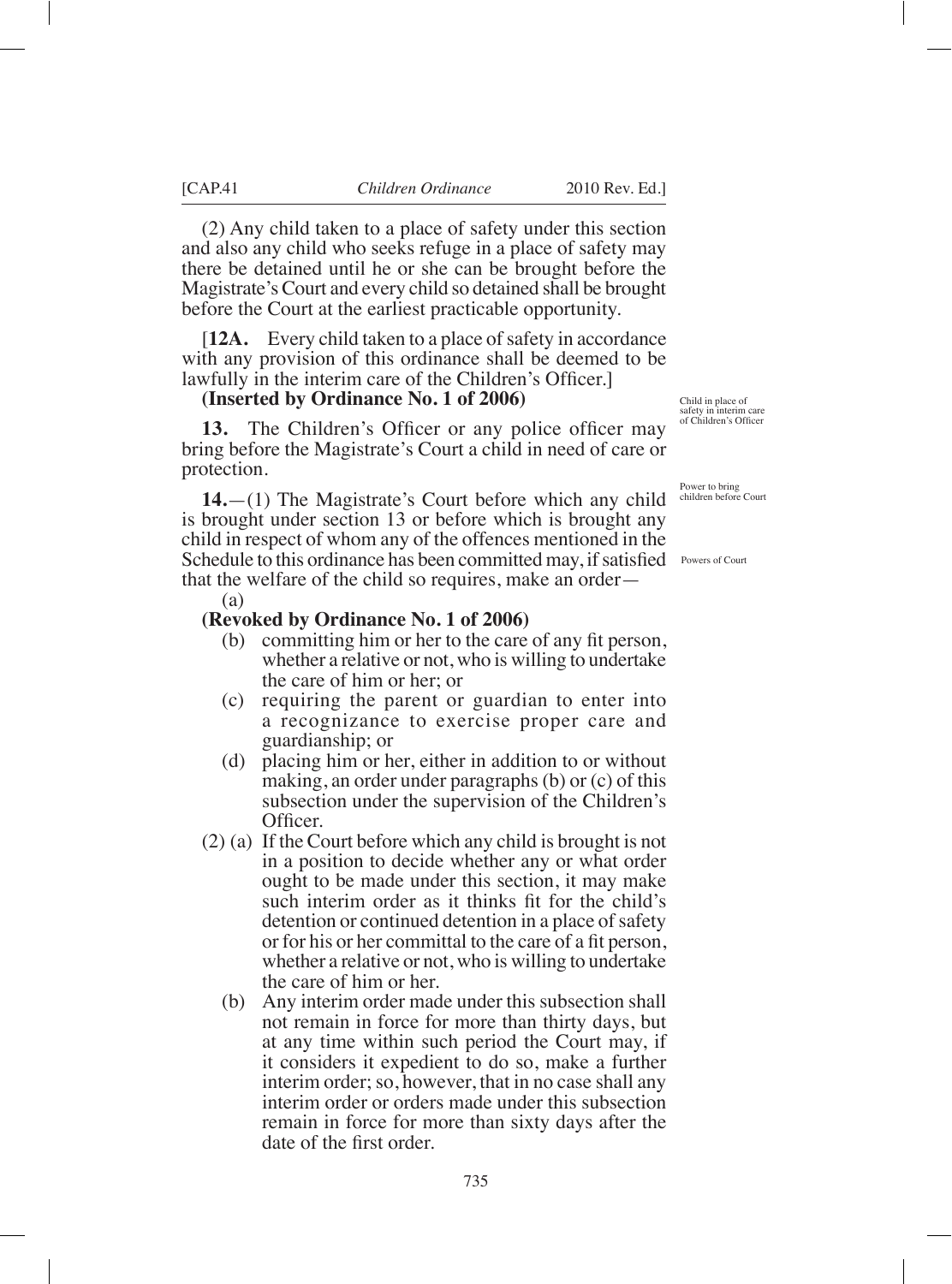(c) If the Court by which an interim order is made is satisfied on any occasion that, by reason of illness or accident, the child is unable to appear personally before the Court, any further interim order which the Court is empowered to make on that occasion may be made in the absence of the child.

### **[(3) (Revoked by Ordinance No. 1 of 2006)]**

(4) Every order, other than an interim order, committing a child to the care of a fit person or placing him or her under the supervision of the Children's Officer shall, subject to the provisions of this ordinance, remain in force until the child attains the age of eighteen years.

(5) An order made under subsection (1) of this section may, on the application of the Children's Officer or any police officer, be varied or revoked by the Court and the Court may, on such application, make such order subject to the provisions of this ordinance in relation to the child as it considers necessary in the interests of the welfare of the child, which shall be paramount.

(6) The Court shall exercise its jurisdiction under this ordinance sitting in Chambers, or in Court in closed session, as may be appropriate.

**15.**—(1) Where a child is brought before a Court under section 13 of this ordinance the Court shall allow his or her parent or guardian to be heard, if they so wish, in opposition to the application for an order.

(2) When the parent or guardian cannot be found or cannot in the opinion of the Court be reasonably required to attend, the Court may allow any relative or other responsible person to take the place of the parent or guardian for the purposes of this section.

**16.**—(1) The parent or guardian of a child may bring the child before the Court and where the parent or guardian proves to the Court that he or she is unable to control the child, the Court, if satisfied—

- (a) that it is expedient so to deal with the child; and
- (b) that the parent or guardian understands the results that will follow from and consents to the making of an order, may order the child
	- $(ii)$  to be committed to the care of any fit person, whether a relative or not, who is willing to undertake the care of him or her; or
	- (iii) to be placed, either in addition to or without making any order under paragraphs (ii) of this subsection, under the supervision of the

Power of parent to oppose application

Refractory children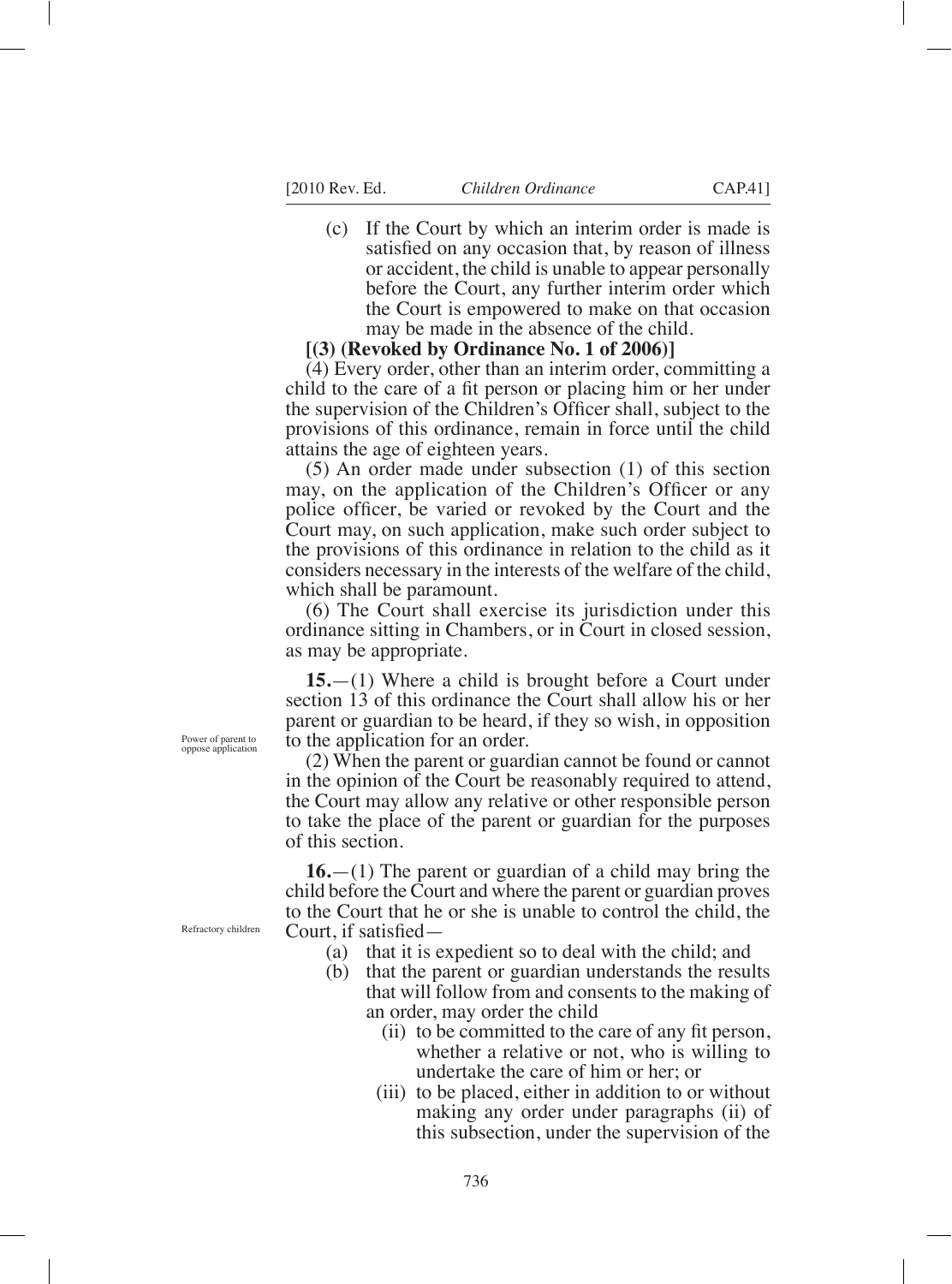### Children's Officer.

(2) The provisions of subsections (4) and (5) of section 14 of this ordinance shall apply to an order made under this section as if it were an order made under subsection (1) of that section.

### **(Revoked by Ordinance No. 1 of 2006)**

 **17.**—(1) Where a person having the custody, charge or care of a child has been—

- (a) convicted, in respect of that child, of any of the offences mentioned in the Schedule to this  $\frac{Disposed of child by}{order of Court}$ ordinance; or
- (b) committed for trial for any such offence; or
- (c) bound over to keep the peace towards that child, by any Court,

that Court may order that child to be brought before the Magistrate's Court with a view to the Court making an order under section 14 of this ordinance and shall direct that the Children's Officer shall be informed as soon as practicable of the order made.

(2) Where any Court has, under this section, made an order directing that a child be brought before a Magistrate's Court, it shall be the duty of the Children's Officer to bring the child before the Court.

**18.** The person to whose care a child is committed by an order made under this ordinance shall, while the order is in force, have the same rights and powers and be subject to the same liabilities in respect of the child's maintenance as if he Rights and powers of or she were a parent of the child and the child so committed shall continue in his or her care notwithstanding any claim by a parent or other person.

**19.** Where a Court makes an order under this ordinance placing a child under the supervision of the Children's Officer, the Children's Officer shall, while the order remains in force, visit, advise and befriend the child and, when necessary, Supervision by Children's Officer endeavour to find him or her suitable employment and may, if it appears necessary to do so, at any time while the order remains in force bring him before a Court and that Court may, if it thinks it desirable and in the child's interests to do so, commit the child to the care of a fit person, whether a relative or not, who is willing to take care of him or her.

### **(Amended by Ordinance No. 1 of 2006)**

**20.** Where a child is brought before a Magistrate's Court under the provisions of this ordinance the Court may in its discretion require the attendance of his or her parent or guardian and may make such orders as are necessary for the

order of Court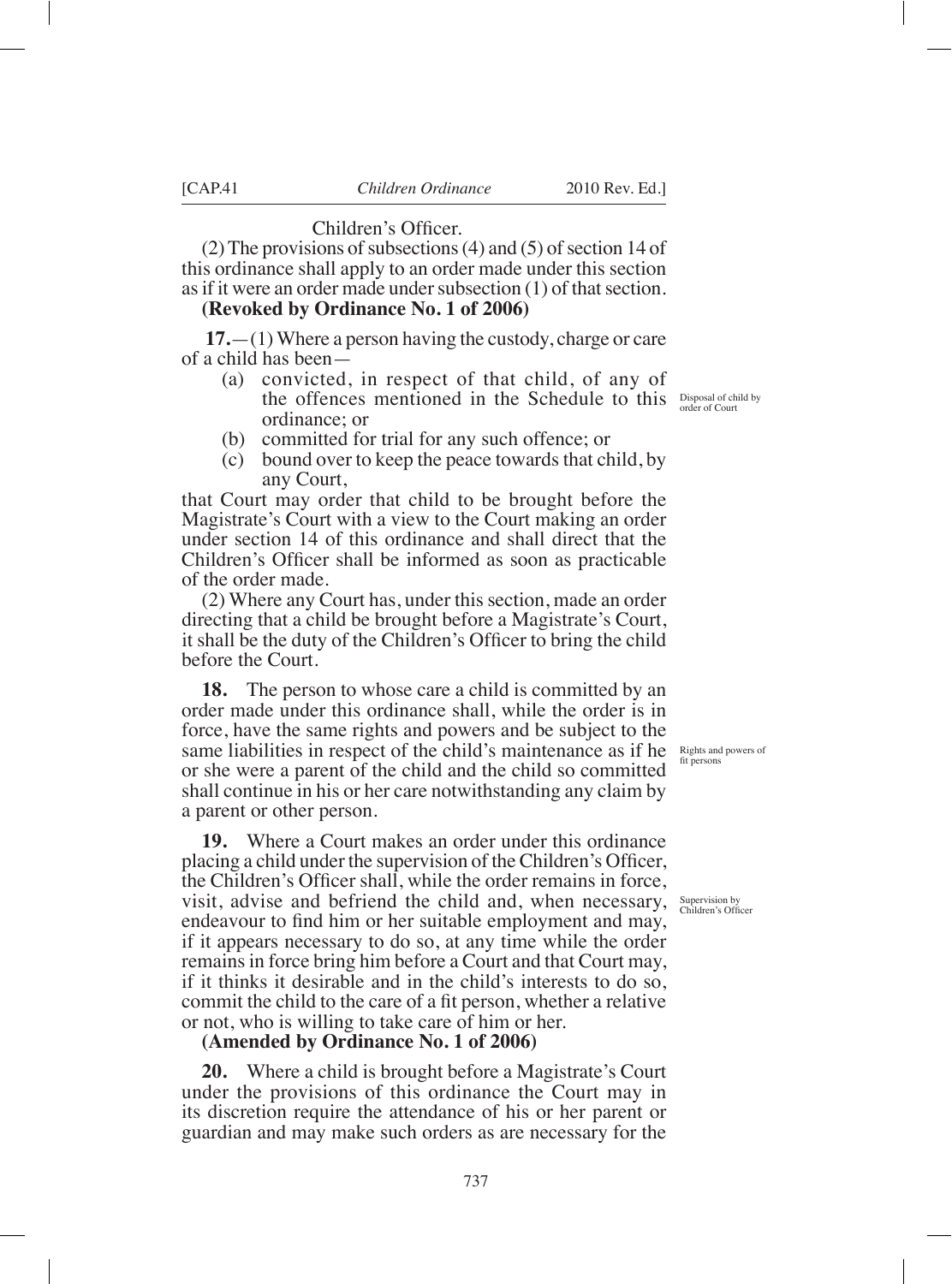purpose.

Power of Court to require attendance of parent or guardian

## **PART IV—MISCELLANEOUS**

**21.**—(1) Where an order has been made by a Magistrate's Court committing a child to the care of a fit person, the Court which makes the order may at the same time or subsequently make an order (hereafter in this ordinance referred to as a "contribution order") against the parent, guardian or other person liable to maintain the child, requiring him or her to contribute such weekly sum as the Court, having regard to his or her means, sees fit.

(2) A contribution order may, if the child is committed to the care of a fit person, be made on the application of that person.

(3) Where the child has been committed to the care of a fit person, contributions under this section shall be payable to that person to be applied by him or her in or towards the maintenance, or otherwise for the benefit, of the child.

(4) A contribution order shall remain in force, in the case of a child committed to the care of a fit person, so long as the order for his or her committal is in force.

 $(5)$  A contribution order shall be enforceable as an affiliation order and the law of England for the time being in force relating to the enforcement of affiliation orders shall apply so far as it is suitable and appropriate and subject to such qualifications as local circumstances render necessary.

## **(Amended by Ordinance No. 1 of 2006)**

 **22.**—(1) A child who runs away from a person to whose care he or she has been committed under this ordinance may be apprehended by any police officer or the Children's Officer and brought back to that person if that person is willing to receive him or her and if that person is not willing to receive him or her may be taken before a Magistrate's Court which may make an order as if he or she had been brought before the Court as being in need of care or protection.

(2) Any person who knowingly assists or induces a child to run away from a children's home or from a person to whose care he or she has been committed or harbours or conceals a child who has so run away or prevents him or her from returning shall be guilty of an offence against this ordinance.

### **(Amended by Ordinance No. 1 of 2006)**

**23.** If any person legally liable for the care and maintenance of a child intends to leave the Islands without taking such child with him or her, the Governor may withhold the grant of a passport to such person until that person has satisfied him or her that the child is not likely, before he or

Contribution by parent etc. towards maintenance of child

Escapes from fit<br>persons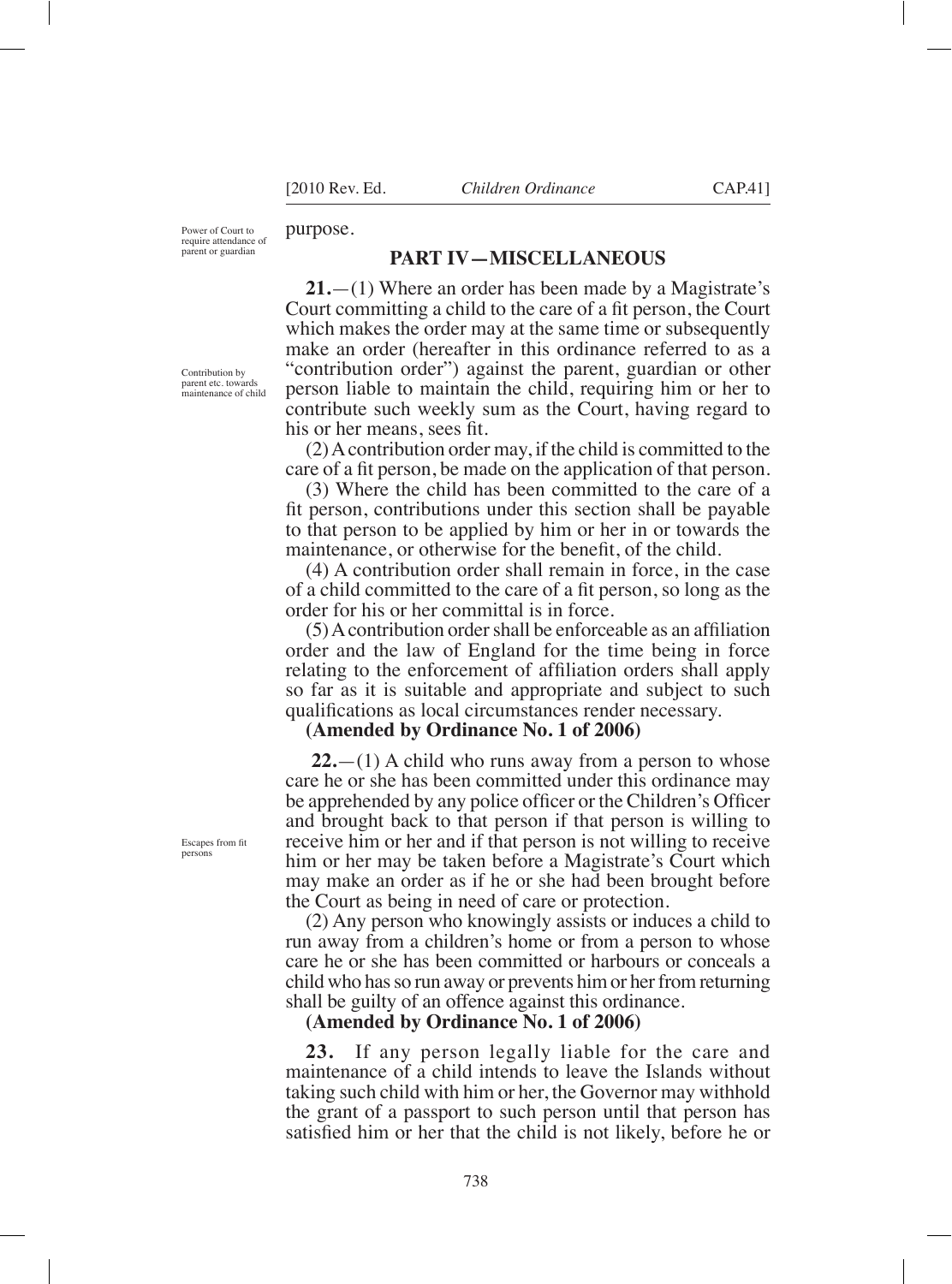she reaches the age of sixteen years, to become a charge on Governor may public funds or to be exposed to moral danger or neglect by reason of lack of care and maintenance.

**24.** Any person guilty of an offence against this ordinance for which no special punishment is provided shall be liable on conviction to a fine not exceeding  $\overline{\frac{250}{9}}$  or to imprisonment for a term not exceeding six months and in the case of a continuing offence to a further fine not exceeding  $$20$  a day for each day on which the offence continues after conviction, beginning General penalty one calendar month after the date thereof.

**25.** If it appears to a Court that any person having entered into a recognizance under section 14 of this ordinance has failed to comply with any of the conditions of that recognizance, the Court may adjudge the recognizance to be forfeited and the sum of money named therein to be payable by the parent, guardian or other surety and thereupon that Enforcement of recognizance may be enforced against such parent, guardian or other surety as if the sum of money named therein were a fine ordered to be paid by a Court of summary jurisdiction upon summary conviction of an offence.

**26.** The Governor may make rules—

- (b) prescribing the forms to be used for any order made under this ordinance;
- (c) generally, for giving effect to the provisions of this ordinance.

### **(Amended by Ordinance No. 1 of 2006)**

#### **SCHEDULE**

1. Any offence under sections 6, 7 or 8 of this ordinance.

2. Any offence under sections 27 or 56 of the Offences against the Person Act 1861 of the United Kingdom and any offence against a child under sections 42 or 43 of that Act.

3. Any offence against a child under sections 2 to 7, 10 to 16, 19, 20, 22 to 26 and 28 of the Sexual Offences Act 1956 of the United Kingdom and any attempt to commit an offence against a child under sections 2, 5 to 7, 10 to 12, 22 and 23 of that Act.

4. Any offence under section 1 of the Indecency with Children Act 1960 of the United Kingdom.

5. Any other offence involving physical or mental harm to a child.

withhold passport where arrangements for care and maintenance of child inadequate

recognizance

Rules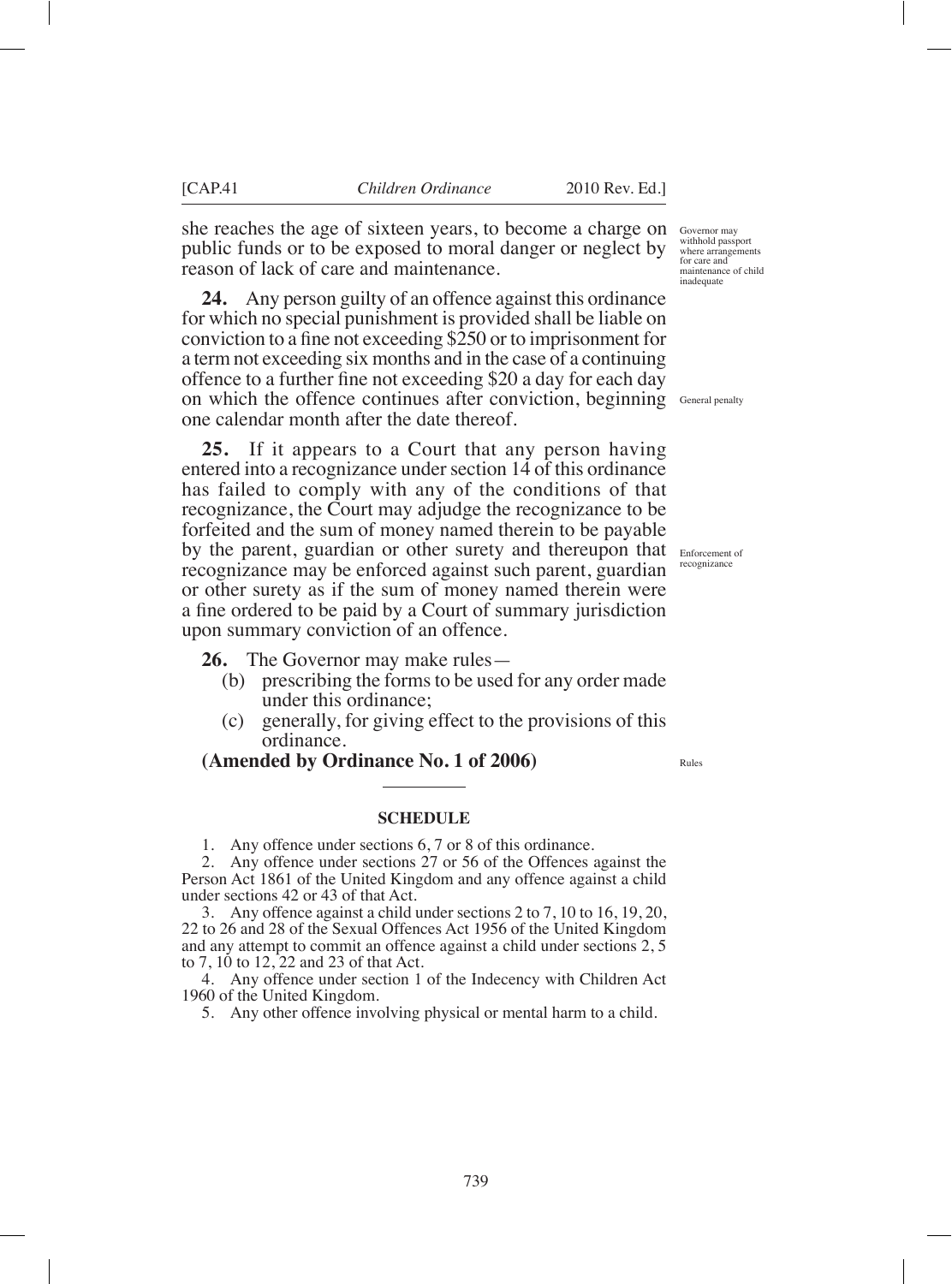## **PITCAIRN, HENDERSON, DUCIE AND OENO ISLANDS**

## **NOTICE OF APPOINTMENT OF CHILDREN'S OFFICER**

In exercise of the powers conferred by section 3 of the Children Ordinance I hereby appoint the person for the time being holding the office of Administrator resident on Pitcairn Island to be the Children's Officer for the purposes of the said Ordinance.

Dated this 28<sup>th</sup> day of November 2014 at Adamstown

Jonathan Sinclair Governor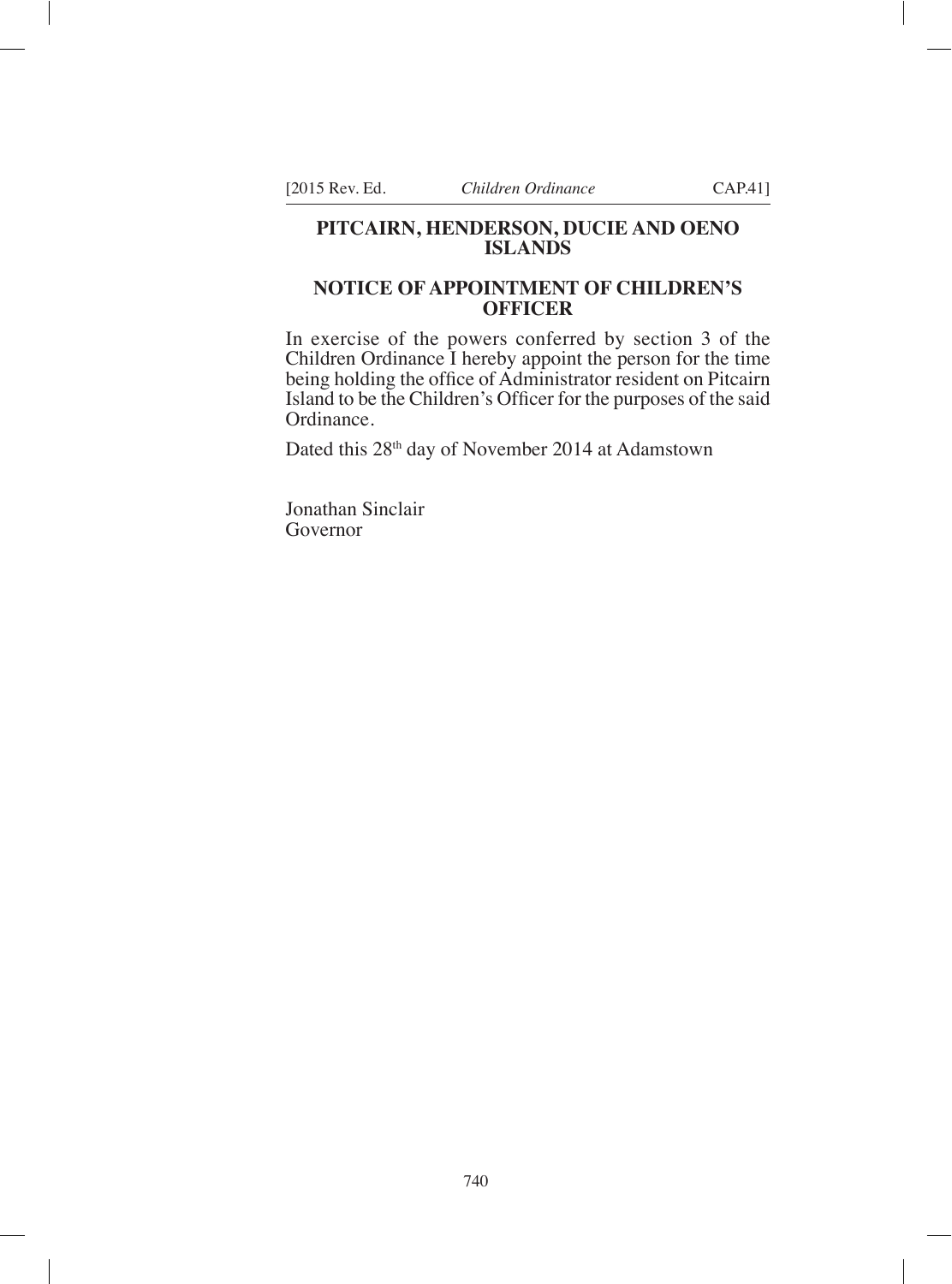## **PITCAIRN, HENDERSON, DUCIE AND OENO ISLANDS**

## **NOTICE OF DESIGNATION OF PLACE OF SAFETY**

In exercise of the powers conferred by section 4(b) of the Children Ordinance I hereby designate the following premises as a place of safety for the purposes of the said Ordinance:

the residence of the Administrator on Pitcairn Island

Dated this 28<sup>th</sup> day of November 2014 at Adamstown

Jonathan Sinclair Governor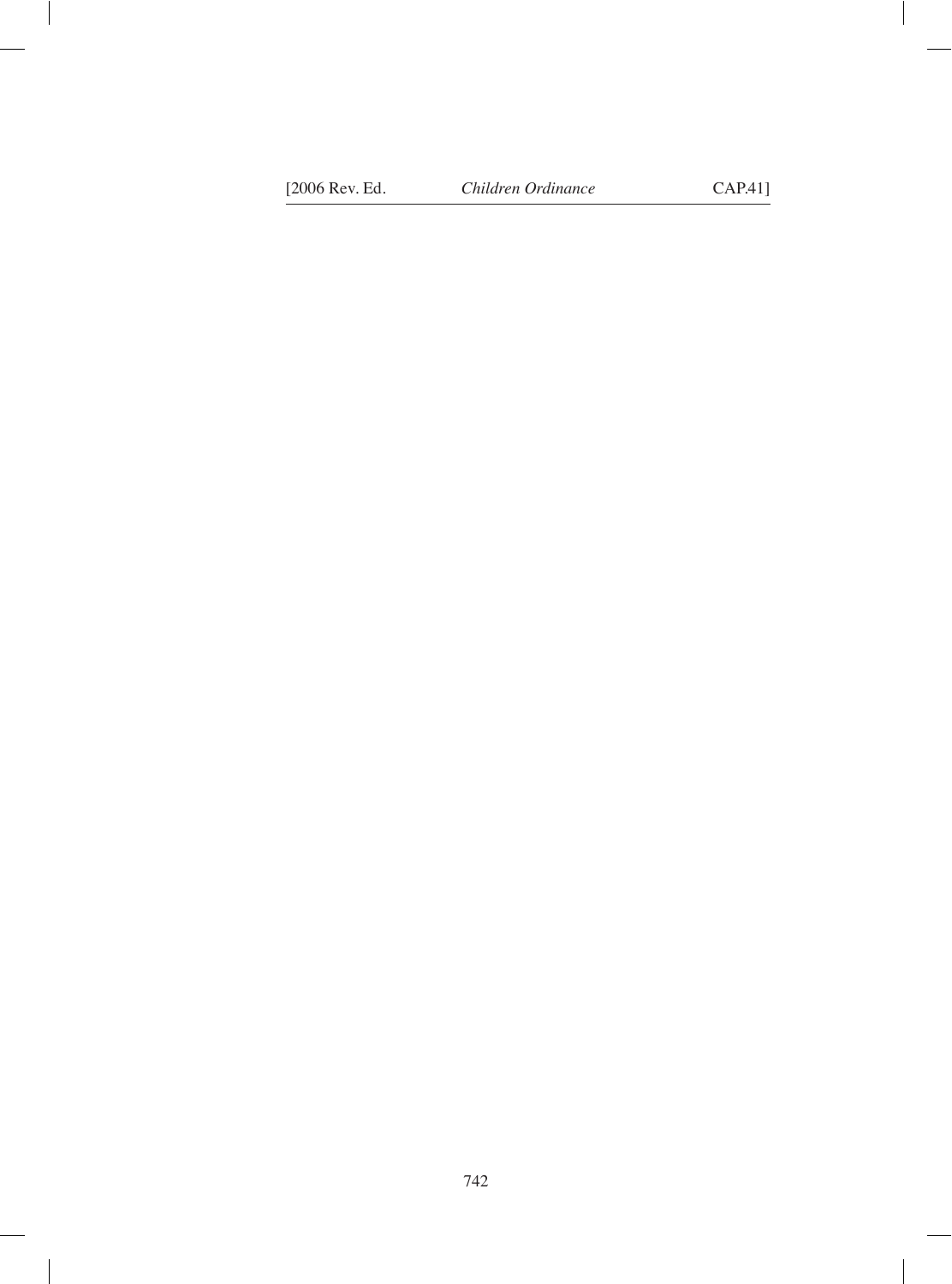### **Children Ordinance**

## **CHILD SAFETY AND PROTECTION RULES 2006**

## **Rules making detailed provision for implementing the care and safety of children in the Islands, made by the Governor in exercise of the powers conferred by section 26 of the Children Ordinance (cap.41)**

1. These Rules may be cited as the Child Safety and Citation Protection Rules 2006 and shall come into force on the day after they are made.

**2.** - (1) In these rules, unless the context otherwise Interpretation requires—

**family**, in relation to a Family Meeting, means a group of persons comprising those persons related by birth, marriage or adoption and includes anyone with a significant emotional attachment to the child:

**Ordinance** means the Children Ordinance (cap.41);

- the terms and expressions defined in section  $2(1)$  of the Ordinance shall bear the same meaning and interpretation in these rules;
- **Children's Officer and place of safety** shall bear the same meaning and effect in these rules as they have in the Ordinance;

(2) For the purpose of section 11(1) of the ordinance any duly qualified social worker present in the Islands shall be deemed to be a person acting in the interests of a child for the purposes set out therein.

(3) The forms prescribed in the schedule to these rules shall be used in proceedings concerning the care and protection of any child to which they relate in the Magistrate's Court and all matters connected therewith. Such variation may be made in any prescribed form as the circumstances of any particular case may require

(4) Strict compliance with the prescribed forms is not necessary and substantial compliance, or such compliance as the particular circumstances of the case allow, is sufficient.

(5) Nothing in this subsection shall be construed as preventing the making of any application, or the granting of any order, in oral form if the urgency of the application or order so require. In any such case written record thereof must be made as soon as circumstances permit and filed in the registry of the Magistrate's Court together with such number of copies for service as the Magistrate shall direct.

Cap. 41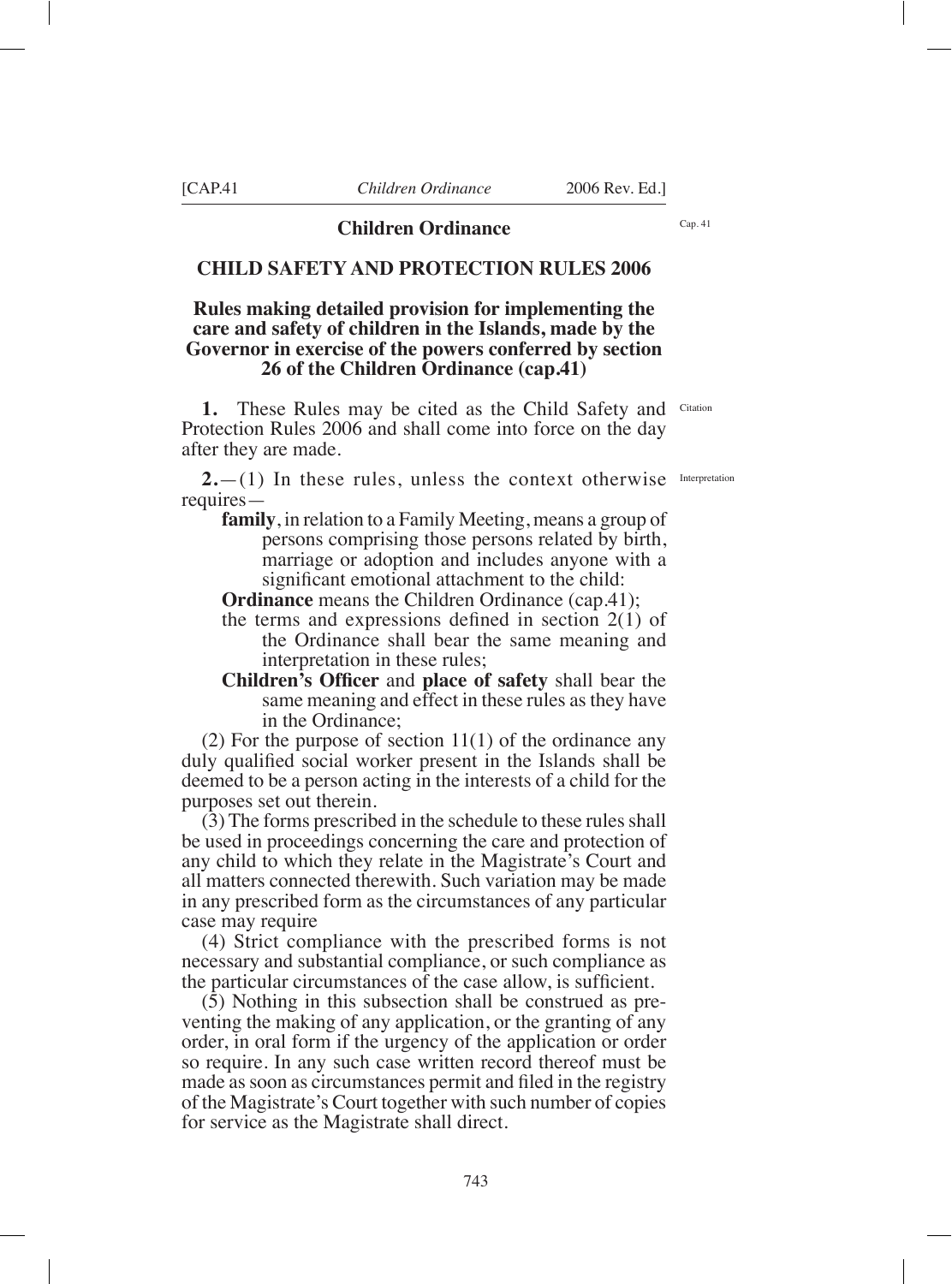Purpose of rules

**3.**—(1) The purpose of these rules is to give effect to the im-plementation of the ordinance.

(2) The principles which shall be applied at family meetings and in all proceedings under the ordinance shall be—<br>i) that the welfare of a child shall be at all

- that the welfare of a child shall be at all times regarded by the Court as the first and paramount consideration; the Court shall have regard to the conduct of any parent to the extent only that such conduct is relevant to the welfare of the child;
- ii) in the application of paragraph i) there shall be no presumption that the placing of a child in the custody of a particular person will, because of the gender of that person, best serve the welfare of the child;
- iii) for the purpose of any proceedings under the ordinance, the Court shall ascertain the wishes of the child, if the child is able to express them, and shall take account of them to such extent as the Court thinks fit having regard to the age and maturity of the child;
- iv) subject to the foregoing paragraphs of this subsection, wherever possible the views of the family of the child should be taken into account;
- v) the cultural heritage and environment of a child shall, wherever relevant to his or her welfare, be taken into account.

**4.**—(1) Every application for orders of the Court under section 11 of the ordinance shall be made on oath in accordance with Form A in the Schedule and in the case of urgent reasons to find or to remove any child to safety may be made orally in the first place.

(2) Any person wishing to make such an application may notify the Registrar or any Deputy-Registrar of his or her intention and the earliest possible communication shall be established for the purpose with an available Magistrate.

(3) In granting any such orders the Court shall make directions for service of the proceedings on such persons, and the time or stage of the proceedings at which such service should take place, having regard to the safety of the child in the known circumstances of the case.

**5.**—(1) In any proceedings before the Court under section 14 of the ordinance to secure the care or protection of a child, the Court shall enquire into the matter so far as it is possible and may call for a report or other evidence from any social worker able to assist the Court or any police officer having knowledge of the relevant facts.

Proceedings to remove child to a place of safety

Family meetings to be held in s.14 applications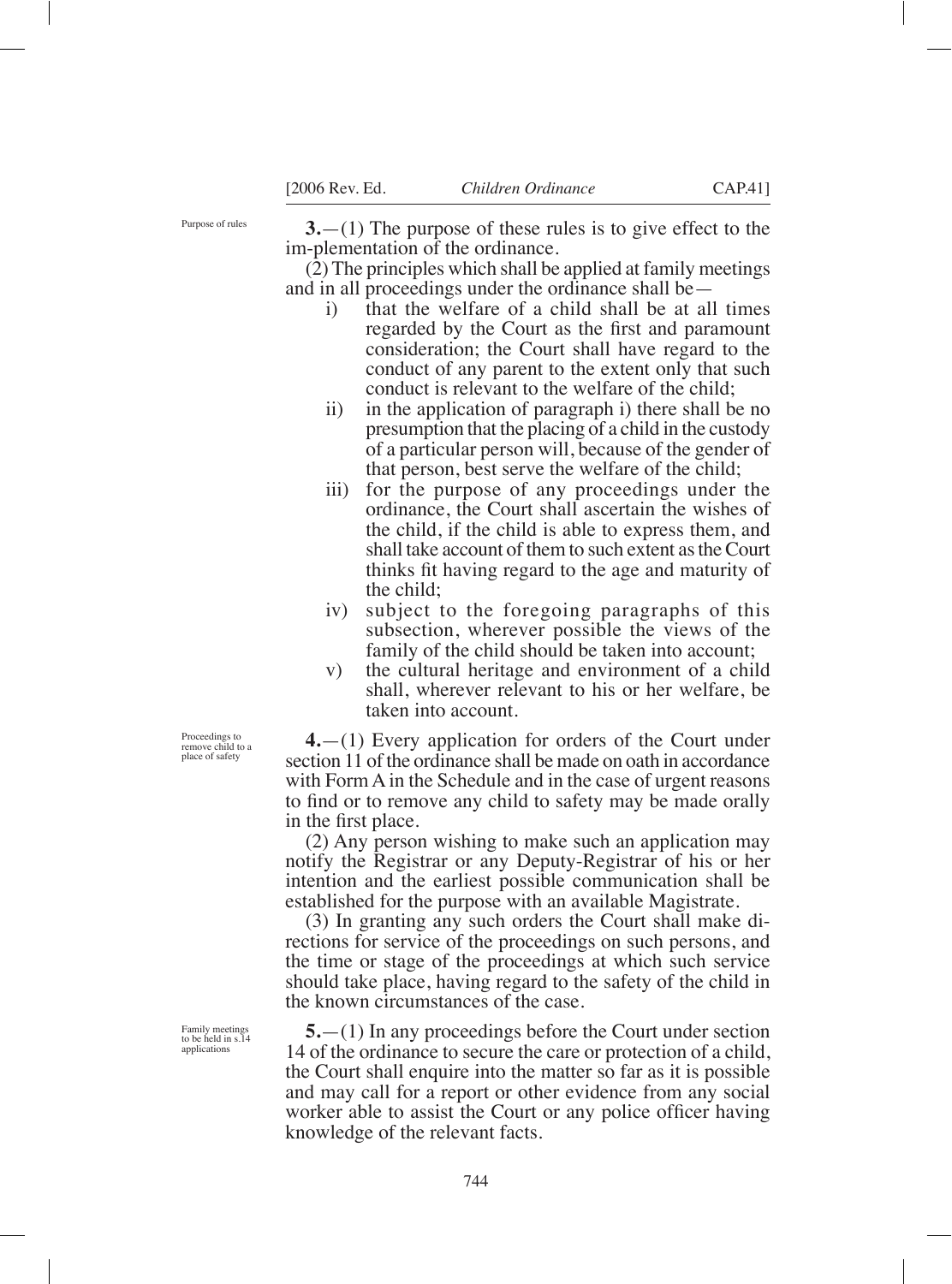(2) The Court shall make directions for service of the proceedings upon such members of the family as are available for the purpose that a Family Meeting be held in private and a further report made to the Court within 14 days or such further time as the Court may permit.

(3) The Family Meeting shall be attended by the Children's Officer, any social worker with knowledge of the case and any other professional persons specified by the Children's Officer who shall determine in every case whether or not the child the subject of the Meeting should attend. In appropriate cases the Children's Officer may seek the appointment by the Court of a legal practitioner to act as counsel for the child.

**6.**—(1) On the request of the Court the Governor shall counsel for child appoint a duly qualified and experienced legal practitioner to represent the child in any proceedings whose fees and expenses shall be calculated in accordance with the Schedule to the Legal Aid Ordinance and submitted to the Registrar for approval and payment.

(2) Counsel for the child shall attend the Family Meeting and shall appear on his or behalf at every sitting of the Court:

Provided that the Court may, on his or her application or of its own motion, excuse counsel from personal attendance and may receive his or her submissions or evidence, or evidence adduced by him or her, in whatever form or by use of live link television, as the Court may think fit.

(3) Counsel for the child may adduce evidence before the Court and may cross-examine witnesses called by any other party. At the stage of the proceedings when the Court has completed its enquiries, counsel for the child shall make his or her submissions and recommendation as to the making of any interim or permanent orders or other direction whatsoever.

(4) Upon its own motion or upon the submission of counsel for the child that it is necessary to do so, the Court shall have the same power as it would have under the laws of England to place the child under the guardianship of the Court. If made by the Island Magistrate the order shall be an interim order requiring the confirmation of a Senior Magistrate within one month and referred for that purpose by the Island Magistrate forthwith in the same manner as a request for advice or consultation under the provisions of subsection (2) of section 5 of the Justice Ordinance. If the confirmation of a Senior Magistrate is received within one month of the making of the interim order it shall continue in force until revoked but otherwise shall lapse.

**7.** --(1) Every Family Meeting shall be presided over by Procedure at Family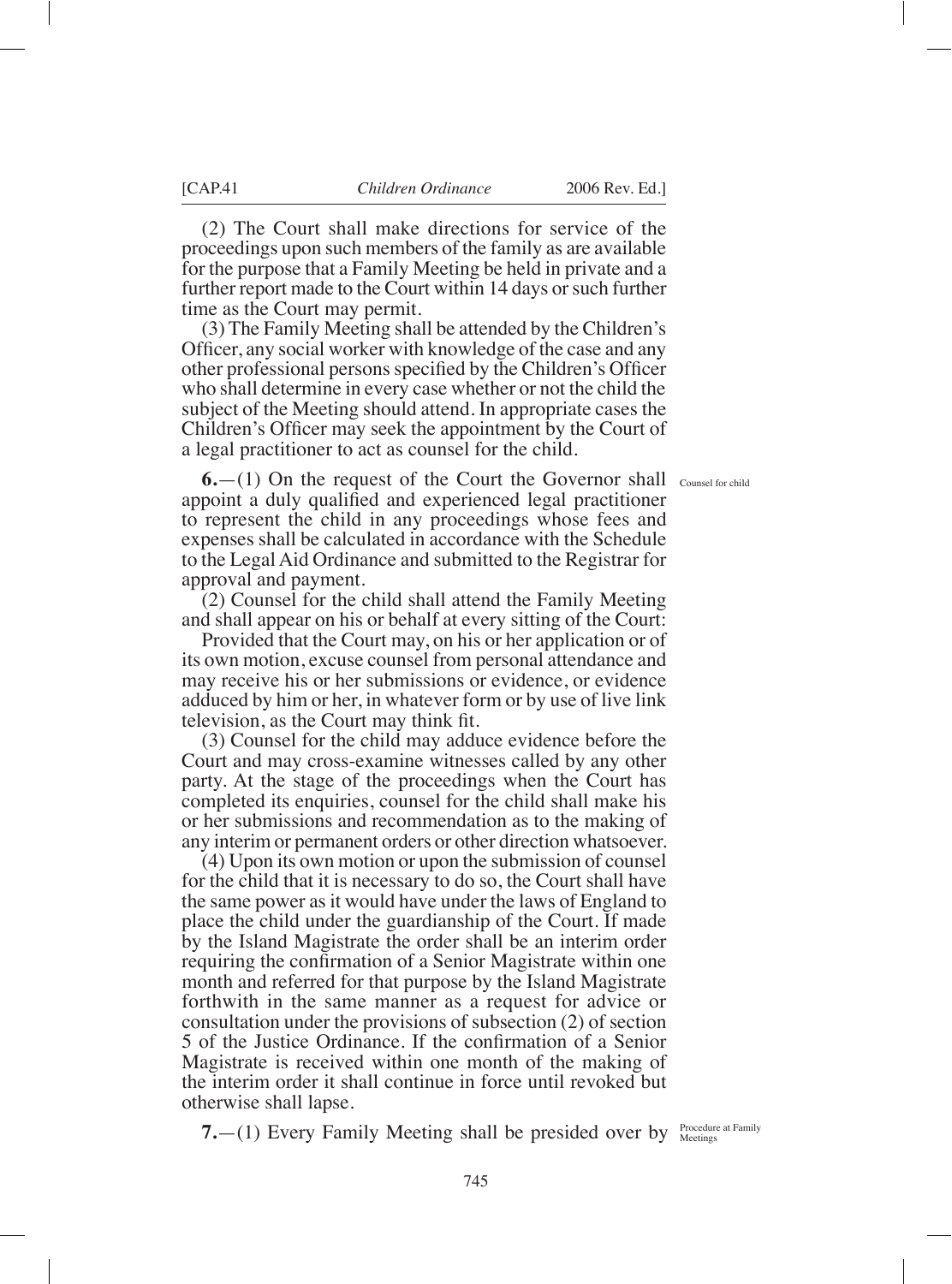the Children's Officer or any other person appointed by the Children's Officer.

(2) Notes of the meeting shall be kept by the chairper-son and no other person.

(3) The statements and other evidence at the meeting shall be privileged and shall not be disclosed outside the meeting to any person.

Penalty: Fine of \$200.00

**8.** All proceedings in the Court shall be held in camera. There shall be suppression orders in place as to the identity of the parties and the evidence and submissions before the Court, unless the Court otherwise orders. Any breach of this rule shall constitute contempt of Court.

**(Rules 9, 10 and 11 deleted by reason of duplication with r.2 (3) and (4))**

Procedure in Magistrate's Court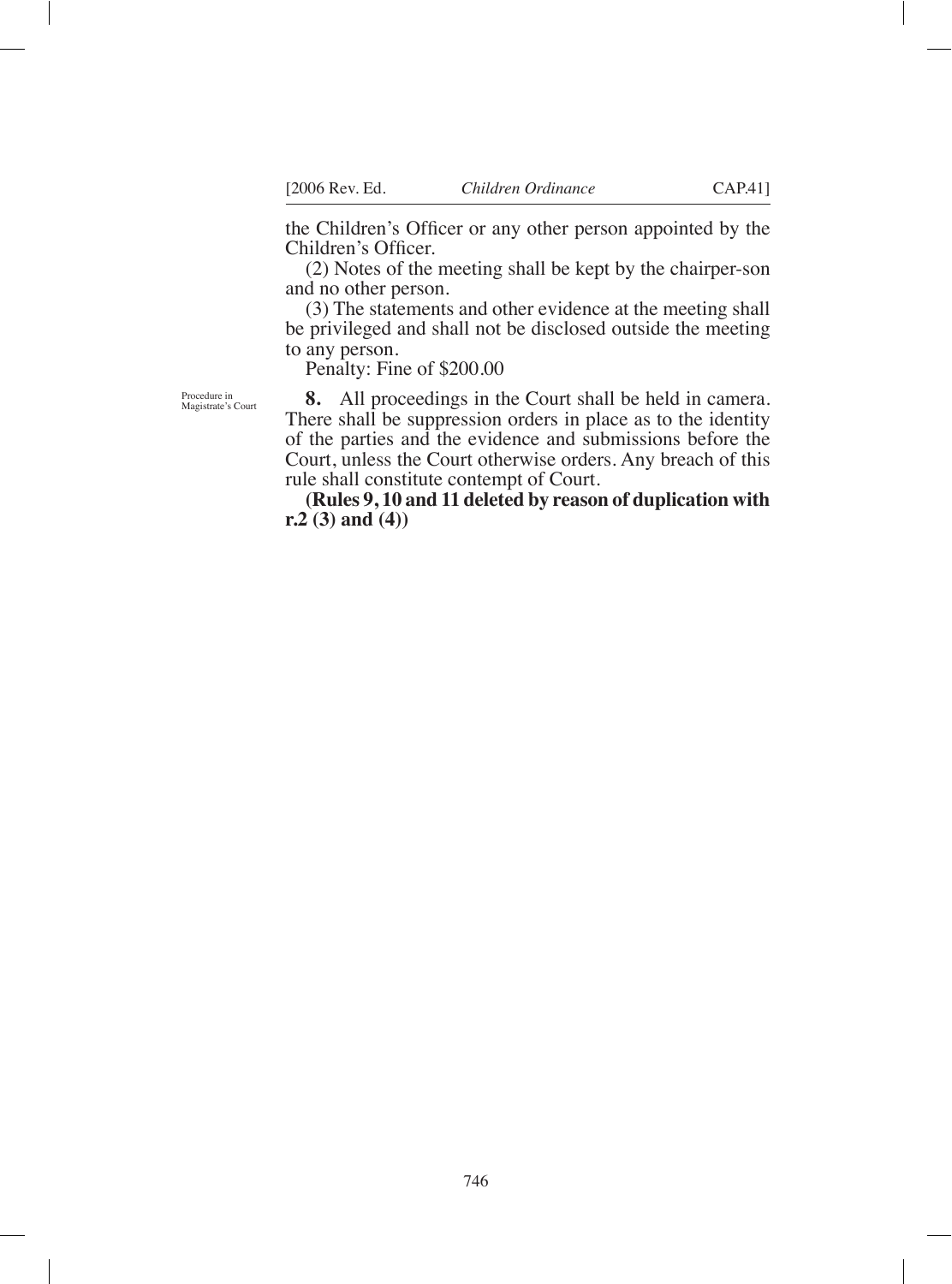#### **SCHEDULE**

### **Form A**

The Children Ordinance 2003

*(Section 11)*

In the Pitcairn Islands No. Ch  $/20$ 

Magistrate's Court

Held at

### **Warrant to Search for Child**

To all police officers authorised to act on behalf of Pitcairn Island

| Whereas it appears to me on information on oath laid by (a)<br>male/female child, is in need of care or protection in that (c)                                                                                           |
|--------------------------------------------------------------------------------------------------------------------------------------------------------------------------------------------------------------------------|
| This is to authorise and require you* [to search for and] [if the<br>circumstances set out above are found to be the case] to remove the said<br>child to a place of safety and there detain him/her until he/she can be |
| brought before the Court.<br>* [And you are further authorised to enter, if need be by force, the                                                                                                                        |
|                                                                                                                                                                                                                          |
| for the said child therein and to remove him/her therefrom.]                                                                                                                                                             |
| * [And I direct that you be accompanied during the search by (e)                                                                                                                                                         |
|                                                                                                                                                                                                                          |
|                                                                                                                                                                                                                          |
|                                                                                                                                                                                                                          |
| of section  of the Children Ordinance 2003, you are hereby                                                                                                                                                               |
|                                                                                                                                                                                                                          |
| him/her without delay before the Magistrate's Court to be dealt with                                                                                                                                                     |
| according to law.]                                                                                                                                                                                                       |
| And for so doing this shall be your warrant.                                                                                                                                                                             |

Given under my hand this day of 20

- (a) Insert name of informant<br>(b) Insert name of child, if kn
- Insert name of child, if known
- (c) Insert circumstances as set out in paragraphs (a) and (b) of section 11(1) of the Ordinance, as applicable
- 
- (d) Insert particulars of the premises to be searched<br>(e) Insert designation or name of medical practition  $\overrightarrow{e}$  Insert designation or name of medical practitioner (f) Insert name of person accused
- (f) Insert name of person accused<br>(g) Insert particulars of charge
- Insert particulars of charge and section of Ordinance contravened
- \* Delete if not required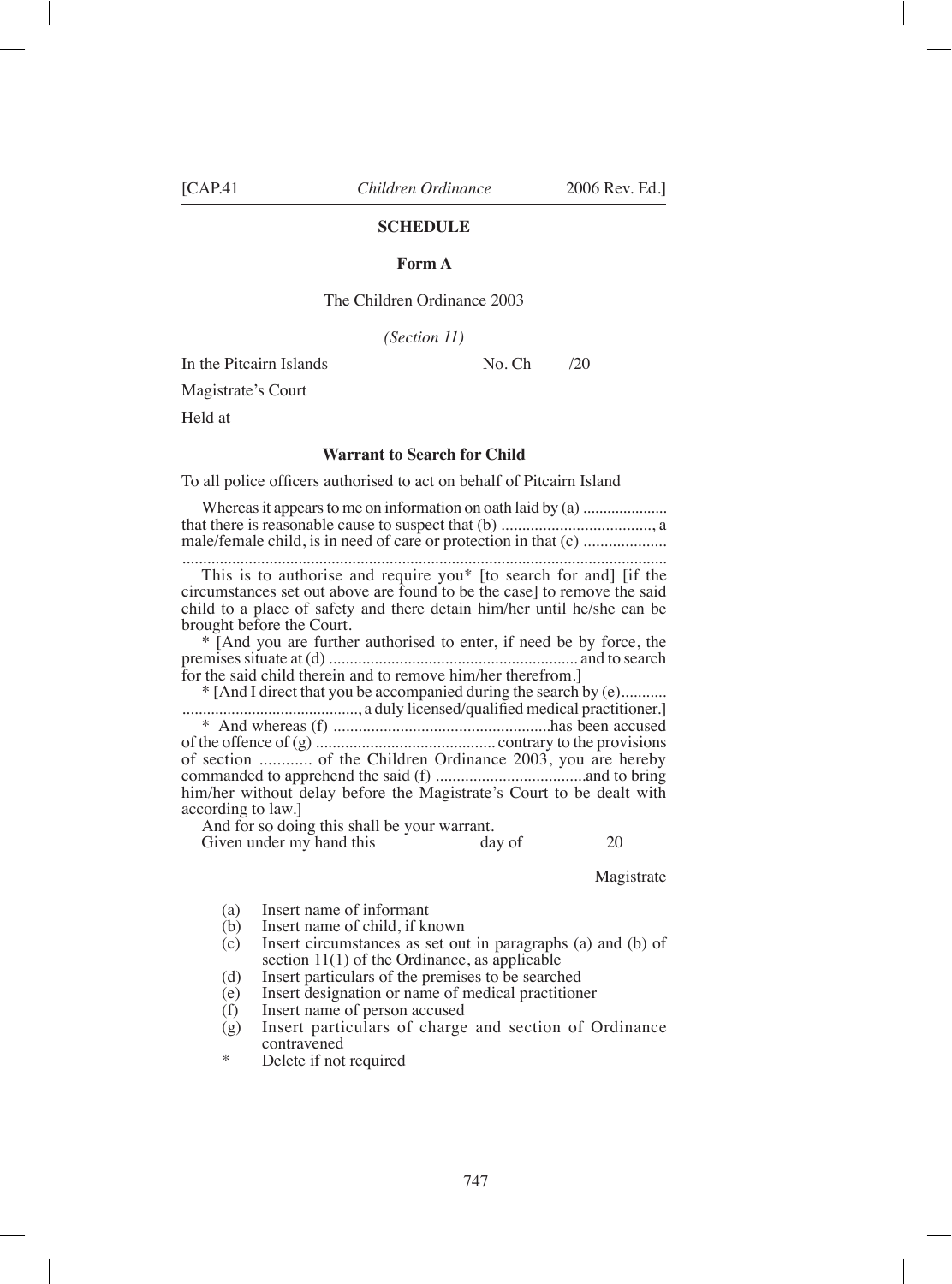#### **Form B**

#### The Children Ordinance

*(Sections 14 and 16)*

In the Pitcairn Islands No. Ch /20

Magistrate's Court

Held at

#### **Order Committing Child to Care of Fit Person**

To (a) ................................................

Whereas (b) ................................. a child, was brought before the Magistrate's Court as being (c) [in need of care or protection] [beyond parental control]:

And whereas the said Court considered it expedient and in the best interests of the welfare of the said child to make an order committing him/ her to the care of a fit person who is willing to undertake the care of him/her:

This, therefore, is to authorise and command you, (a) ........................... to receive the said (b) ........................................into your custody and keep him/her in accordance with the provisions of the Children Ordinance, 2003 until he/she attains the age of sixteen years or until this order is varied or revoked.

It is hereby declared that -<br>(i) the age of the sa

- the age of the said child is (d) .......... years ......... months, having been born on ....................................
- (ii) his/her religious persuasion is .............................

Dated this ......................day of ....................................., 20

- (a) let I have of fit person (b) Insert full name of child
- (b) Insert full name of child<br>(c) Delete whichever is inap
- (c) Delete whichever is inapplicable<br>(d) Insert age and date of birth of chi
- Insert age and date of birth of child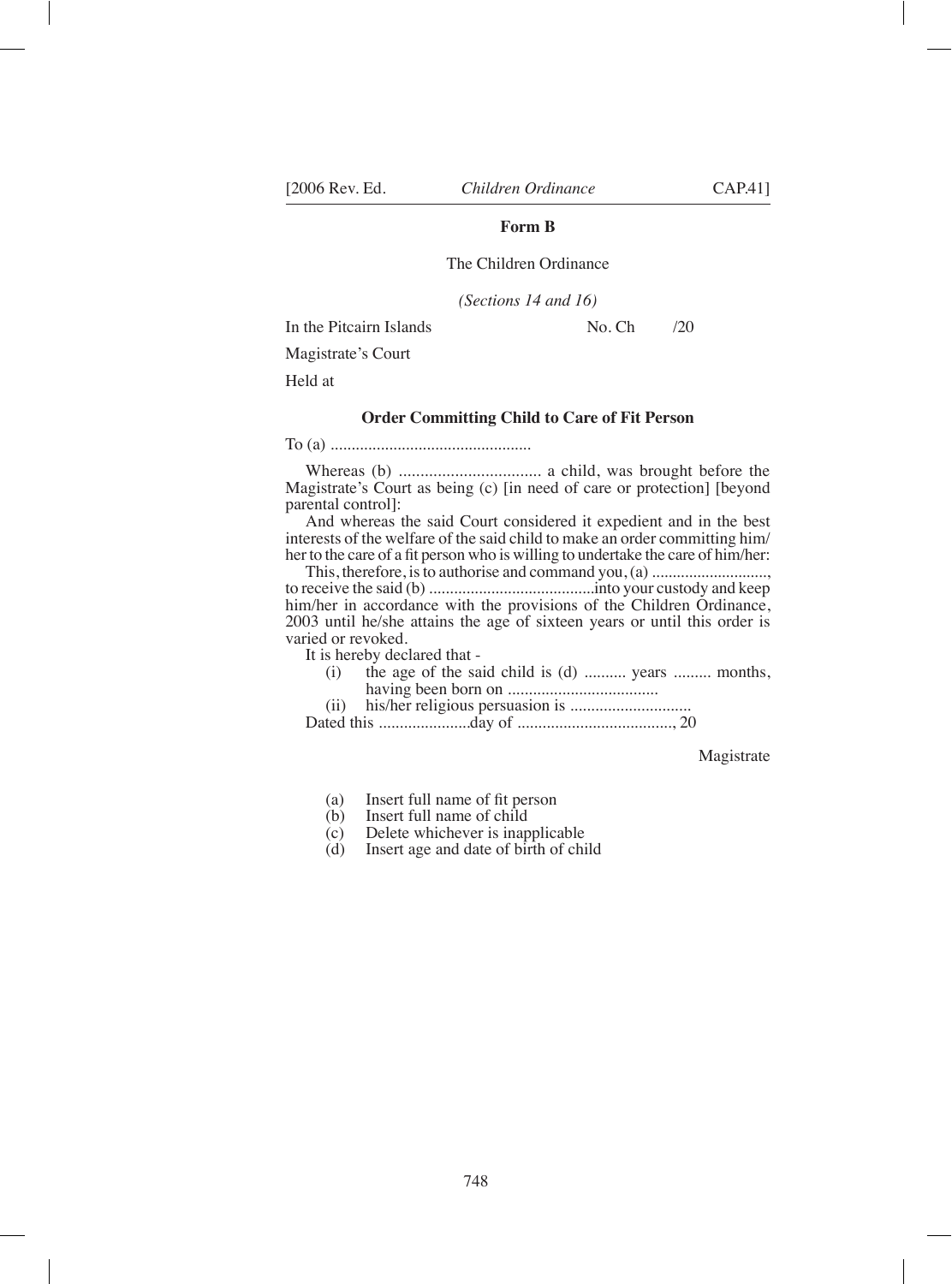#### **Form C**

#### The Children Ordinance 2003

#### *(Section 14)*

In the Pitcairn Islands No. Ch /20

Magistrate's Court

Held at

#### **Recognizance to Exercise Proper Care and Guardianship of Child**

(a) .................................. of (b) .............................being the (c) ............ .......................of (d) ........................................., acknowledges that he/she owes to our Sovereign Lady the Queen the sum of (e) .............................. payment thereof to be enforced against him/her by due process of law if he/she fails to comply with the condition endorsed hereon.

Taken before me this .....................day of ................................, 20

Magistrate

#### Condition

The condition of this recognizance is that whereas (d) .......................... was this day found by the Magistrate's Court to be a child in need of care or protection by reason of the failure of (a) .................................. to exercise proper care and guardianship of him/her:

If, therefore, the said (a) ......................................exercises proper care and guardianship of the said (d) ................................... and in particular (e) ......................................., then this recognizance shall be void but otherwise shall remain in full force.

- (a) Insert full name of person entering into recognizance<br>(b) Insert address of person entering into recognizance
	-
- (b) Insert address of person entering into recognizance<br>(c) Insert father, mother or guardian, as the case may be (c) Insert father, mother or guardian, as the case may be
- (d) Insert full name of child<br>(e) Insert sum of money pay
- (e) Insert sum of money payable<br>(f) Insert any particular condition
- Insert any particular conditions to be observed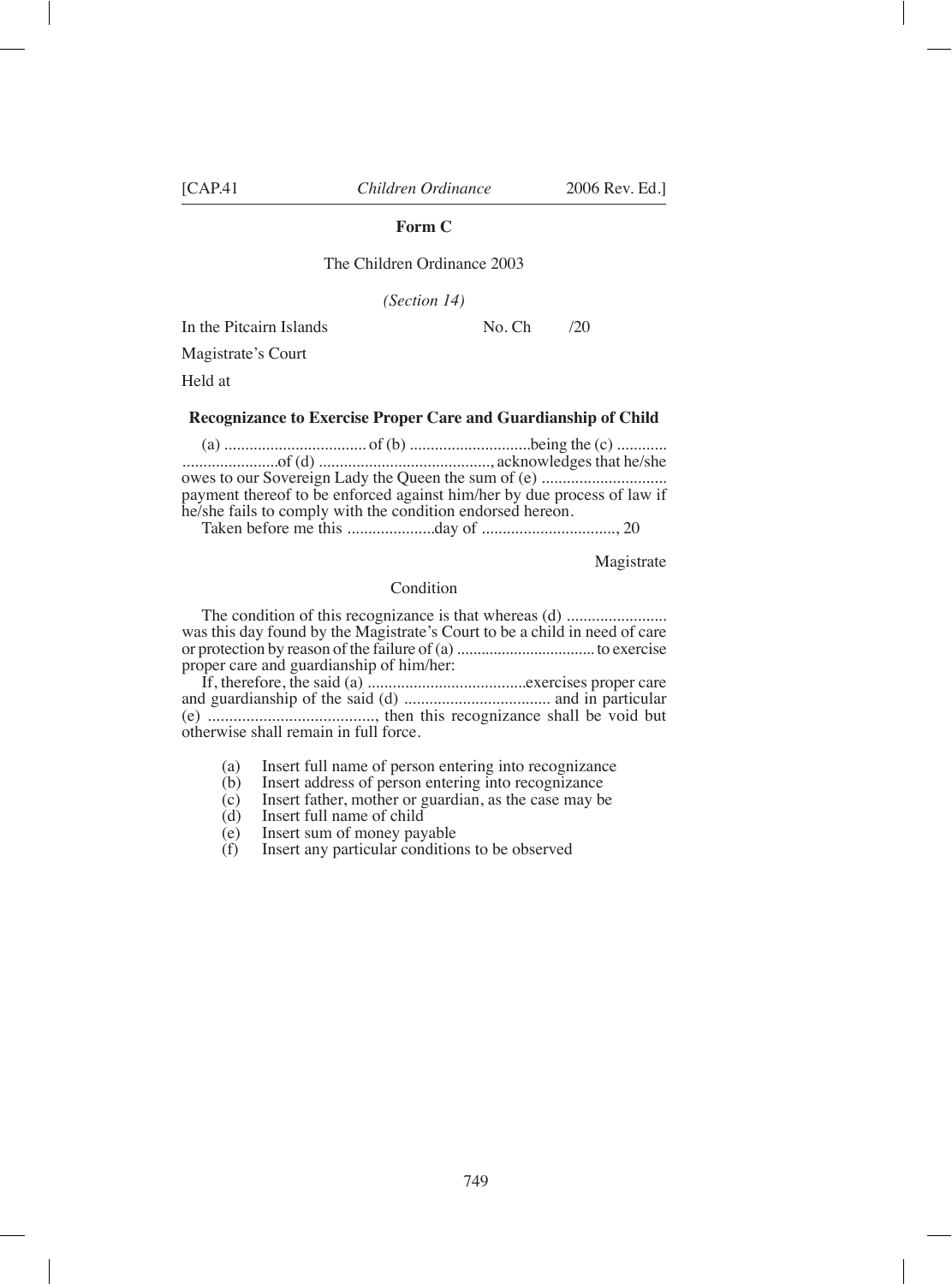#### **Form D**

The Children Ordinance 2003

*(Sections 14 and 16)*

In the Pitcairn Islands No. Ch /20

Magistrate's Court

Held at

#### **Order Placing Child under Supervision of Children's Officer**

Whereas (a) .................................. of (b) ................................., a child, was brought before the Magistrate's Court as being (c) [in need of care or protection] [beyond parental control]:

And whereas the said Court considered it expedient and in the best interests of the welfare of the said child to make an order placing him/her under the supervision of the Children's Officer:

Now, therefore, it is hereby ordered that (a) .............................. be subject to the supervision of the Children's Officer in accordance with the provisions of the Children Ordinance, 2003 until he/she attains the age of sixteen years or until this order is varied or revoked.

- (a) Insert full name of child<br>(b) Insert address at which c
- (b) Insert address at which child resides (c) Delete whichever is inapplicable
- (c) Delete whichever is inapplicable<br>(d) Insert age of child and date of bir
- Insert age of child and date of birth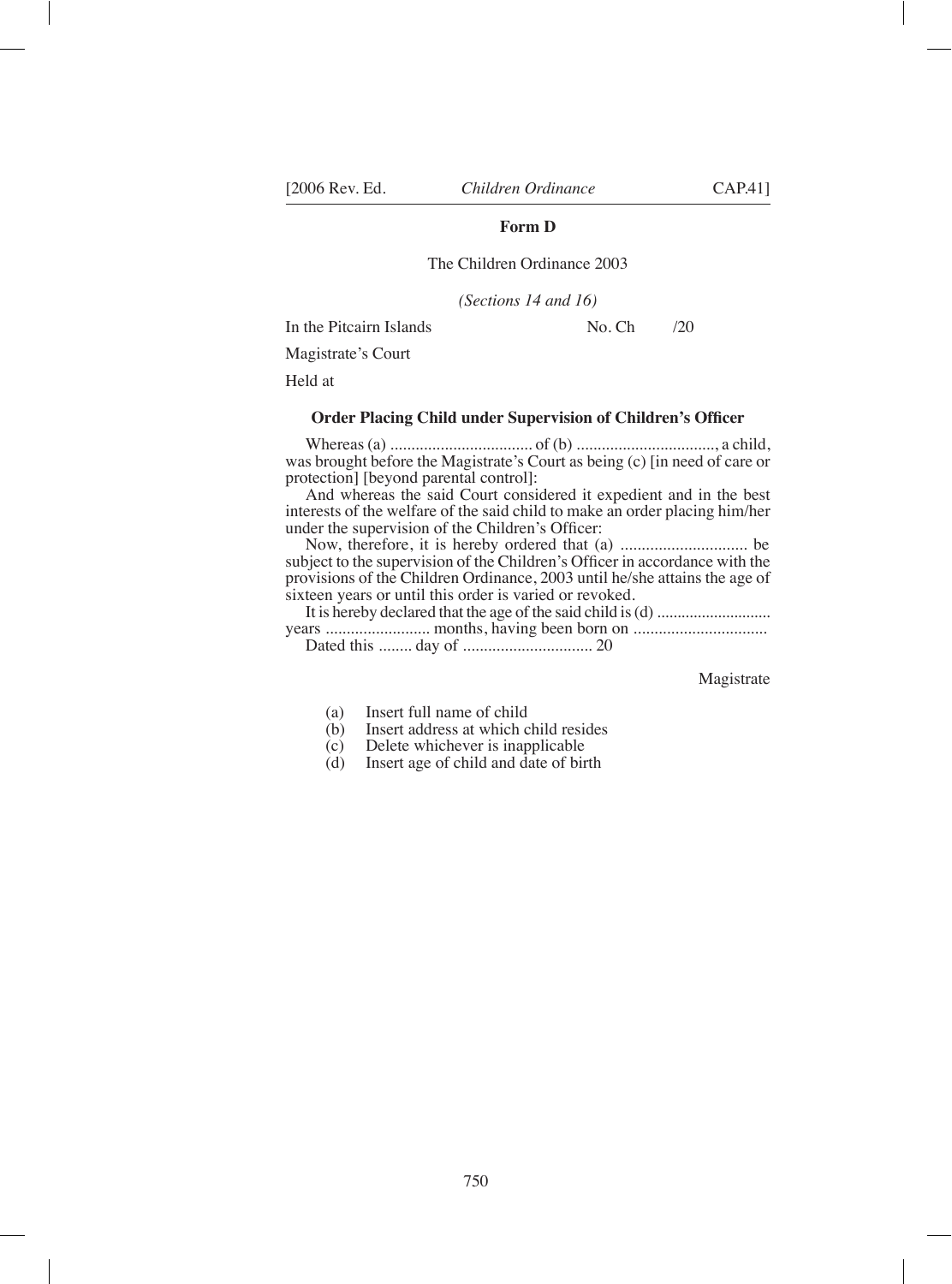#### **Form E**

### The Children Ordinance 2003

#### *(Section 20)*

In the Pitcairn Islands No. Ch /20

Magistrate's Court

Held at

#### **Order Requiring Attendance of Child's Parent or Guardian at Magistrate's Court**

To (a) ............................................... of (b) ................................. You are hereby required to appear on (c) ......................................, the ............ day of ........................., 20........... at the hour of ....................., before the Magistrate's Court sitting at Adamstown, Pitcairn Island on an inquiry into the circumstances of (d) .........................., who has been brought before the Court as a child being (e) [in need of care or protection] [beyond parental control].

Take note that if you fail to appear before the Court on the day and at the time above-mentioned, the Court may compel your attendance.

Dated this .................day of ........................................., 20 .....

- (a) Insert full name of parent or guardian<br>(b) Insert address
- Insert address
- (c) Insert the day, date and time attendance required
- (d) Insert full name of child<br>(e) Delete whichever is inap
- Delete whichever is inapplicable